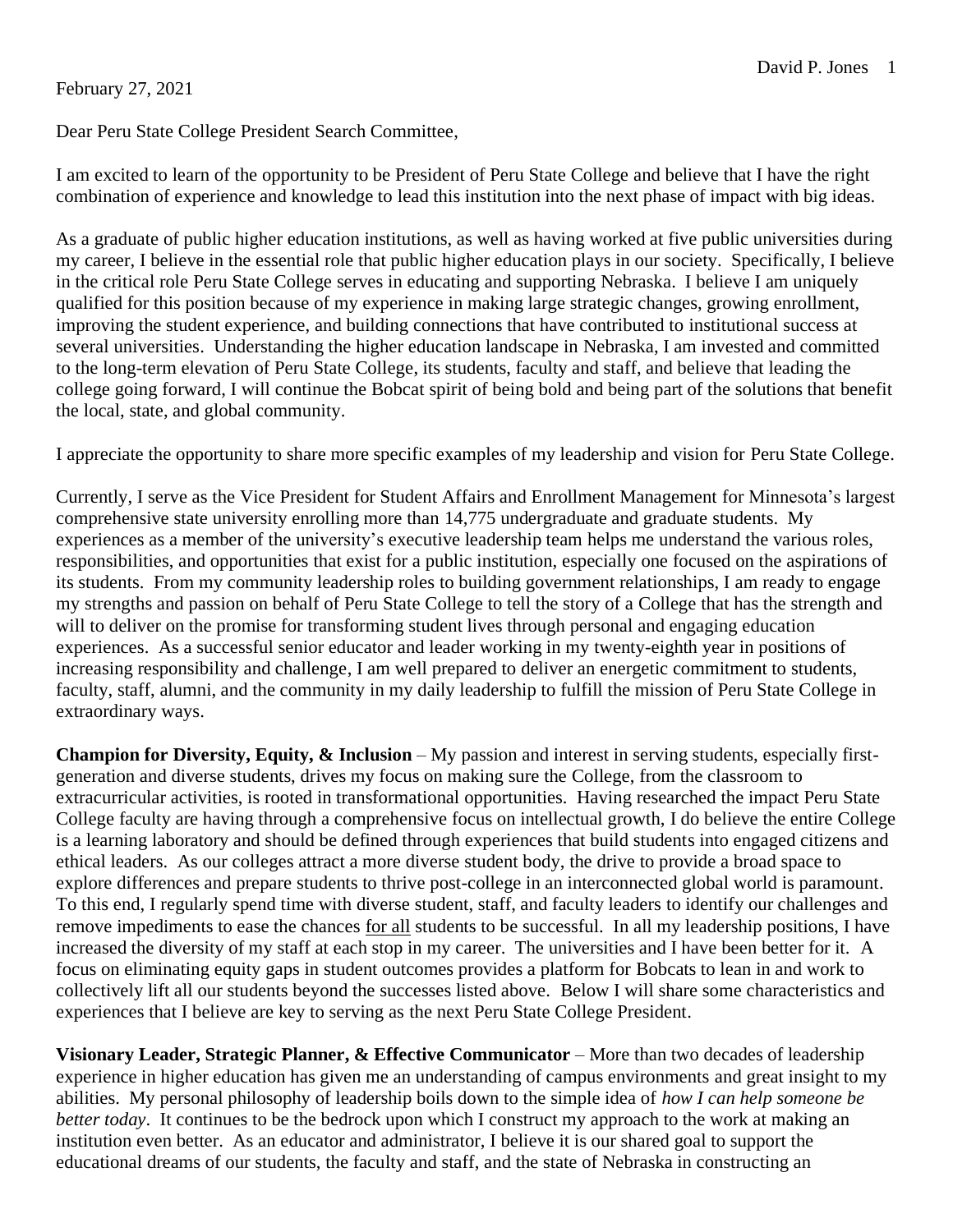experience based on connected learning and intellectual creativity in a unique location. To do this, I would be a visible leader for the university and community, fostering collaboration and positioning the College for success during this increasingly challenging time in higher education. Acting with strategic purpose, I often use my careful listening skills to assess situations and act decisively for the University when needed.

Central to the development of my leadership approach is my experience with various crises and strategic planning. From natural disasters, including hurricanes, tornadoes, and ice storms to our current pandemic, I have extensive experience managing crises through the deployment of human resources, implementing temporary structures, and writing response plans. Whether it is responding to the intimate crisis of a student or staff member's death or responding to a community grieving a racial injustice, I know the importance of authentic and caring leadership for the affected families, friends, and community. My response to these various crises is influenced by my strategic planning experience including crafting plans for departments, divisions, university, and community organizations.

Beyond my campus leadership growth, I participated in two presidential track programs, representing the strength of my campus and my promise as a future leader. Recently, I completed the year as a member of the 2020 national class in the Executive Leadership Academy for the American Association of State Colleges and Universities, of which Peru State College is a member. Several years ago, I was selected for a state-wide prospective presidential leadership program hosted by the Minnesota State system. My experiences in both programs have launched my personal interest in serving as a President for a public university with great alumni support, engaged faculty, dedicated staff, and active students like Peru State College.

**Student-Centered, Student Retention, & Student Growth** – At the core of any institution is the academic enterprise, which needs to be structured to maximize the expertise of the faculty to deliver an outstanding learning experience for students. Beyond my previous teaching and dissertation advising at the graduate level, I worked closely with several Provosts and Deans in my positions to assist and lead strategic academic planning, revise the academic advising model, develop extended education opportunities, craft policies to improve efficiencies for student completion, and lead the creation of formal partnerships with community colleges to ease transfer processes. In my current position, I delivered concurrent enrollment programs (college delivered in the high school) and Minnesota's Post-Secondary Educational Opportunities, which is when high school students attend classes on campus. I absorbed graduate school application processing into the undergraduate process to improve our recruitment depth across all levels at the University. Additionally, I proposed a new Dean for International Studies to grow our international enrollment that became a reality and am building a university testing center right now. Within six years, we grew our international enrollment each semester to over 1,300, which moved us to having the 12<sup>th</sup> largest international student population among all masters' level institutions. All these academic changes were the result of working closely with faculty leaders, College Deans, and Academic Leadership, reinforcing the power of partnerships to make the campus more student ready.

Within the academic structure of my current campus, I make tenure recommendations for the faculty in my division. This includes meeting annually with faculty to review their professional development plans, providing feedback, and making tenure and promotion recommendations. Additionally, I make sabbatical decisions for faculty and service faculty. These activities provide insight to the challenges of teaching faculty and how we can work together to improve our faculty experience towards greater student success.

As the next leader of Peru State College, I would work closely with faculty to close out the current strategic plan and lay the groundwork for the next one. Because of the changing demographics in Nebraska and the Midwest, I believe that future planning involves measured conversations rooted in data. We need to develop a shared vision that allows for increased enrollment to expand opportunities for more students to attend this institution, engage with industry partners to advance mutually beneficial partnerships, improve our undergraduate enterprise such that we become the institution of choice for a wide range of students across the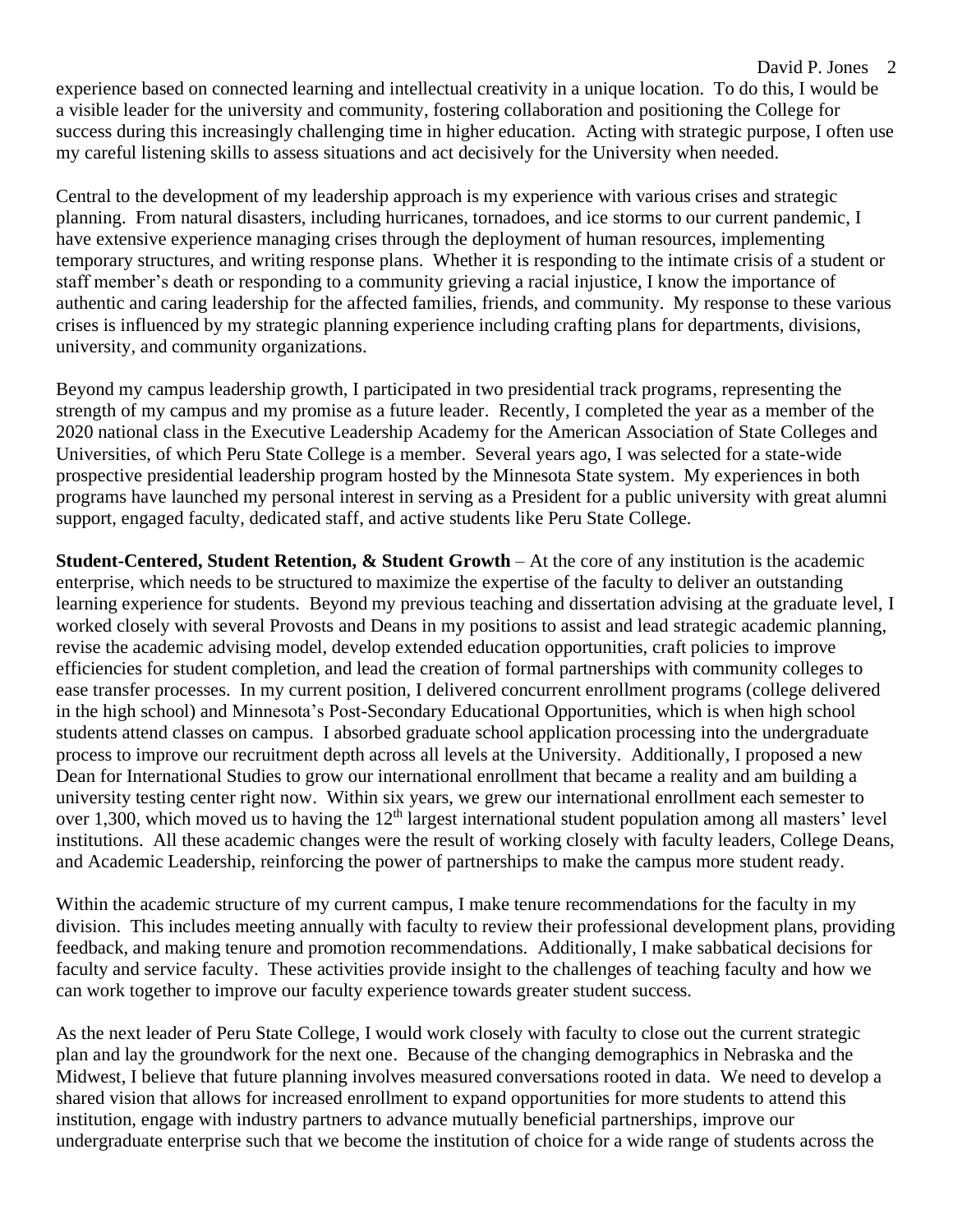state and the country. It is essential that our learning experiences, both in and outside the classroom, meet the needs of our community, civic, and business organizations.

**Evidence-based Decisions, Visibility, & Enrollment Growth** – As the Chief Enrollment Officer at my current institution, my team increased enrollment, while working in a region of our country with declining high school graduates. Implementing a strategic enrollment management approach that depends on accurate and timely data, I positioned my current campus to maximize the use of our resources in an ever-increasing competitive environment to grow our market share of new students and improve our retention of current students. We achieved both growth in our recruiting and improvement in our first to second-year retention rates. As a contributing author to a book on student affairs assessment, I know and breathe life into the very data that can change a campus. Under my leadership, we achieved top ten historical enrollments in the past eight years with a more diverse domestic and international student population, including growing our Fall 2020 student headcount by 3.0% amid a pandemic. Having a core understanding of the enrollment cycle will boost my ability to collaborate with university colleagues to make sure we are delivering a student experience consistent with the promises made during the recruiting process.

Much of our success focused on expanding our brand awareness and making strategic investments in telling our story to prospective students, alumni, friends of the university, and elected officials. While I have refined digital advertising efforts, cultivated new television commercials, partnered with professional sports teams, and leveraged the latest marketing technology, I make sure we are all laser-like in our dedication to the brand. Operating with this focus, my current campus has increased our name recognition and more importantly, student market share in our state and region.

Even with Peru State College's outstanding branding and reputation, there is more to do. From educating the most earnest students to producing top level talent for the region, many people still do not fully realize how special this first in Nebraska College is to the alumni, students, staff, faculty, citizens, and families. A purposeful engagement with a campaign where everyone can share their ideas can organically grow the natural promise of this institution. Bobcats have ideas that garner attention and fuel innovation, which will attract others to explore their big ideas.

**Financial Acumen, Resource Development, & Community Development** – A successful finance model of higher education is much like a stool with three legs. Student enrollment drives a College budget through tuition revenue in the first leg, as the competition for state dollars to support higher education continues to be fierce. Currently supervising budgets totaling \$45 million dollars and having managed revenue departments with annual budgets of \$60 million dollars, I practice sound fiscal approaches to utilizing the budget to the fullest, while maintaining a healthy reserve. I introduced tuition differentials for international students and graduate students that will yield over a million dollars for the university to address other shortfalls and invest in growing enrollment. Four years ago, I served as an interim Vice President for our IT Solutions Division that had two years of large budget deficits and developed a balanced budget plan that built a reserve within one year, while not sacrificing services to the campus.

I have extensive construction experience in my career. While student housing has been the bulk of my construction projects, I have also built dining halls, expanded student centers, designed stadiums, and visitor centers. During my time at the University of Alabama, I led the construction of over \$300 million in residence hall constructions in what was the fast growing housing program in the country.

Fundraising, the second leg of the stool, is an aspect of my recent positions and I work hard to improve relations with donors and friends of the College to raise awareness and fiscal support for student scholarships. Without a full-time fundraiser, I let my Division's fundraising success by implementing strategic communication campaigns using data. In the past six years, the Student Affairs Division has raised \$2.3 million dollars in donations, annually outpacing some academic colleges in fundraising, and I was able to close an estate gift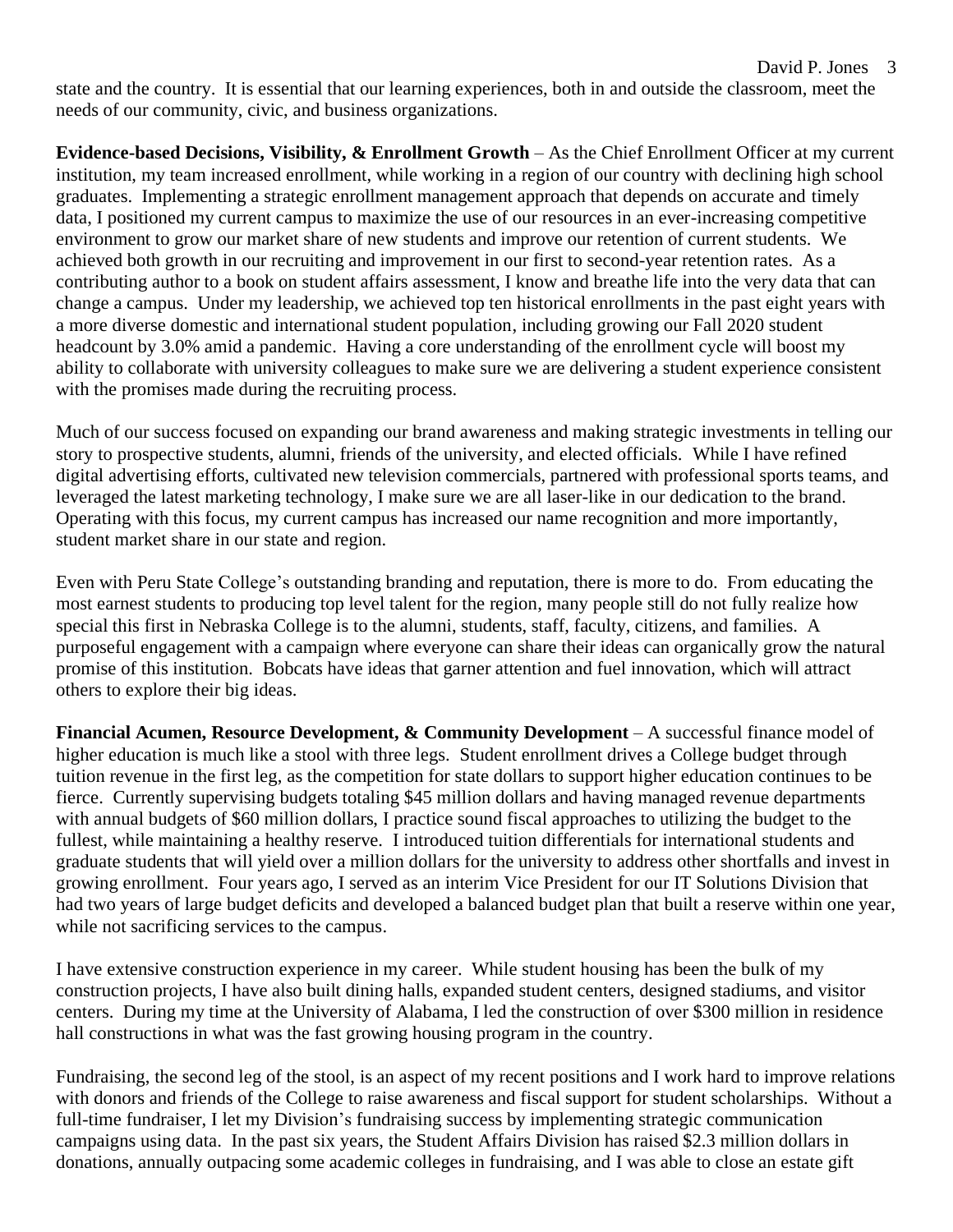currently worth \$5 million dollars. I look forward to developing a comprehensive campaign to complement the college strategic plan. Key to this campaign is student scholarships, select facilities, and garnering resources for new areas of collaborations and partnerships.

David P. Jones 4

Grants continue to be the third leg of the funding stool for higher education. In my past, I supported grant submissions totaling more than a million dollars in student health services and written grants to complete facility projects, including a sustainability grant to fund solar panels on the top of a residence hall at UNC-Chapel Hill.

**Unity, Connectedness, & Culture Appreciation** – In my positions in Nebraska, Virginia, North Carolina, Alabama, and Minnesota, I nurtured student, campus, community, system, and state relationships to achieve more than we ever could alone. I appreciate and foster an environment that allows for active participation by the campus community, through shared governance, to tackle our biggest challenges. I value authentic dialogue that allows all stakeholders to present their views and work toward a shared solution. I currently supervise staff across seven bargaining units, convene two monthly collective bargaining unit leadership meetings, and know firsthand the benefits gained from working together to address our challenges, to making sure our work environment is one that respects differences. From my time serving on the statewide negotiation team for management to working through local campus issues, I experienced positive results from authentic dialogue that respects all parties.

Throughout my career I have worked closely with student leaders, including student governments, residence hall associations, athletes, Greek Life students, and underrepresented students. I have had the unique pleasure of serving as a convener for important conversations regarding issues important to students and sharing student opinions with University leadership. These span from issues of free speech to service needs, which continue to evolve as the student population changes. My efforts working with students have been recognized with numerous awards from various student groups, including Student Government's Administrator of the Year, Order of Omega's Staff Member of the Year, and membership in the National Residence Hall Honorary.

Having grown up in Council Bluffs, Iowa, taught high school outside of Des Moines, Iowa, and attended graduate school in Kearney, Nebraska, I have an appreciative understanding of the culture, people, and strengths of the Midwest. The opportunity to convey the strengths of Peru State College within and outside of the region would be an exciting challenge.

**Relationship Advocate, Collaborator, & Partner** – Beyond our campus, I cultivated relationships with local business owners, civic leaders, and city management, so they could understand the role and interests of my current university. Serving on two local non-profit boards as a Past-President and Secretary/Treasurer, I seek to understand the needs of the community and how the University can best contribute to their success. My time with elected leaders reinforced their importance as constituents, as well as, the leadership of higher education systems, and state offices. On the occasion when these important partners are not a part of the direct path for achieving the College's goals, they may be opinion leaders who deserve special attention to serve as advocates for Peru State College.

Because of my work building relationships across our system and state, I am frequently asked to lead and lobby on behalf of the University at the state level and state capitol. From making the case for additional state investment in our facilities, encouraging State System colleagues to think differently about a particular enrollment challenge, or twice chairing an Assistant Vice Chancellor search, my success in this area has a direct result on building relationships with K-12 partners, community college leadership, higher education colleagues, and community leaders. Within the profession of student affairs, I served on committees, hosted conferences, elected president of a professional organization, and frequently present at the state, regional, and national levels. As President, I would continue to build relationships and awareness for Peru State College's success.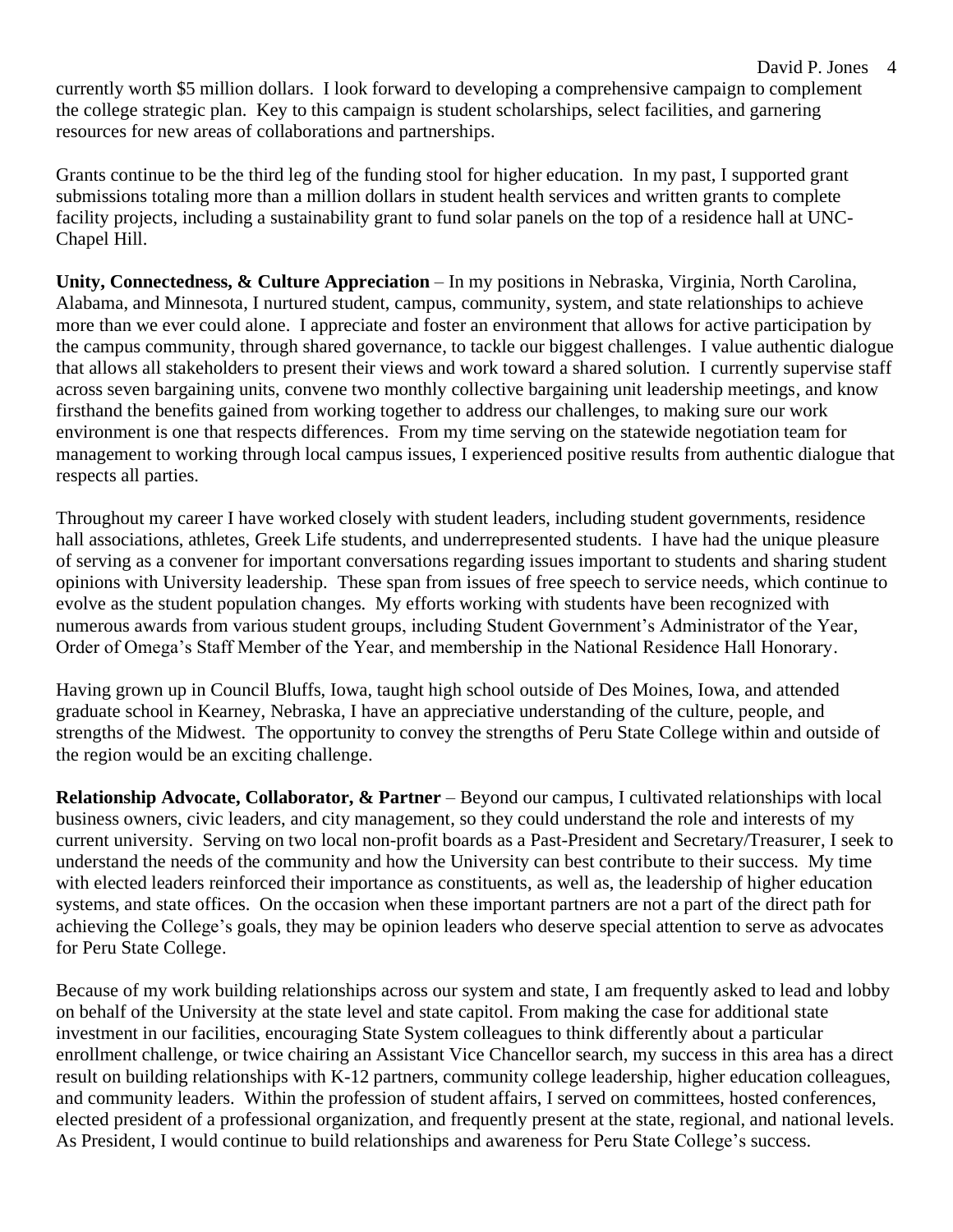The role of the Peru State College President is essential to the strength of the university and the community in which it resides. This special place has served as a welcome community for Bobcats for the past 154 years, and as President I would continue the important traditions, while challenging us to maintain an improvementoriented ethos. This college moves with a tailwind because of the culture, leadership, and belief that Bobcats can make a difference. Given my experience and passion, I am confident that I have the energy, organizational skills, leadership, creativity, and diplomacy to meet the moment and guide this university forward. I welcome an opportunity to talk with you further about how my qualifications will contribute to the college's success. Thank you for your dedicated time and efforts.

> Respectfully,  $\sim$   $\sqrt{10}$  $\mathscr{U}$

David P. Jones, Ph.D.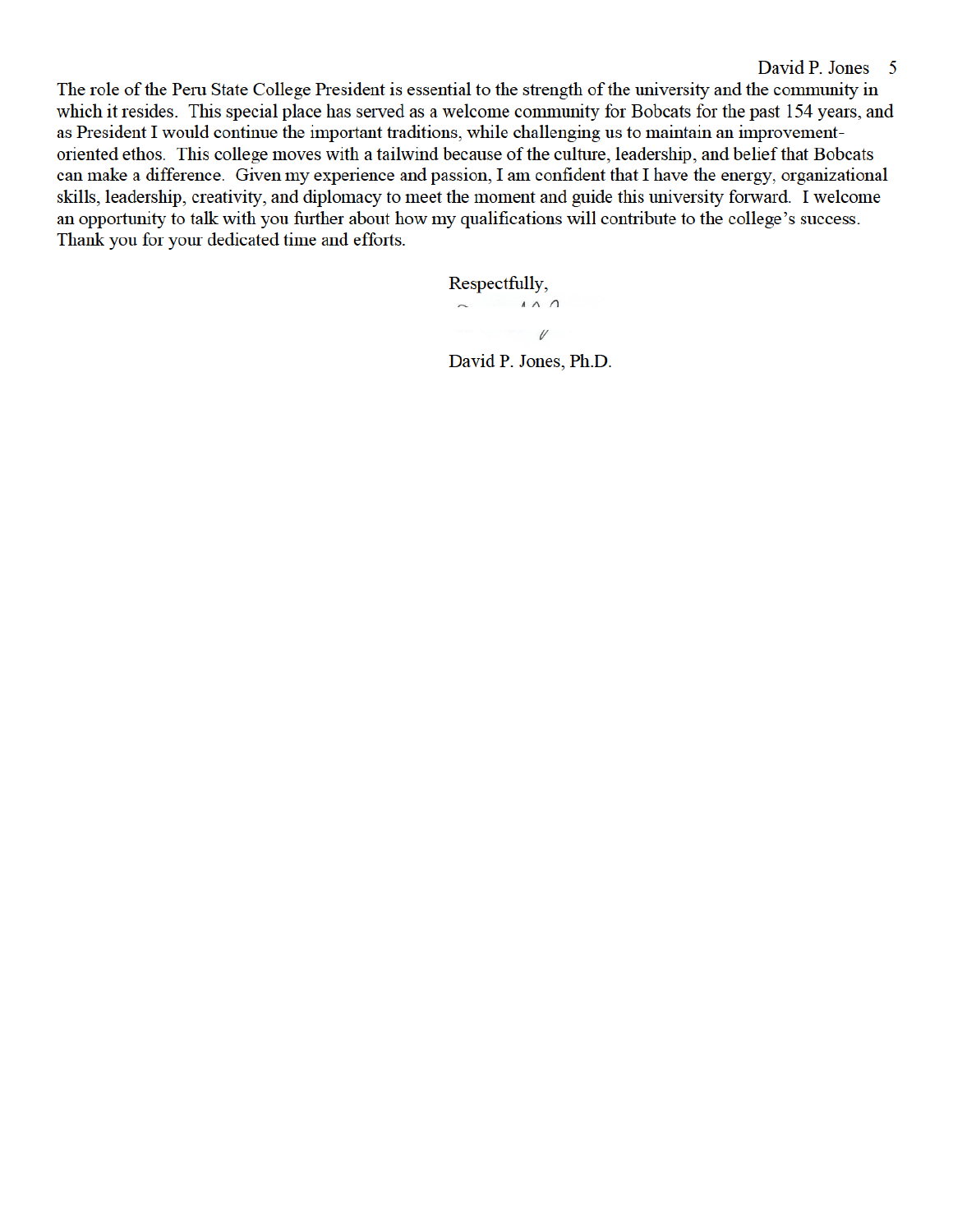# **David P. Jones, Ph.D.**

# **EDUCATION**

| Ph.D.   | College of William & Mary                      | Educational Policy, Planning, and Leadership |
|---------|------------------------------------------------|----------------------------------------------|
| M.A.Ed. | University of Nebraska at Kearney              | <b>Community Counseling</b>                  |
| B.A.Ed. | State University of New York College at Oswego | <b>Secondary Education</b>                   |

# **ADMINISTRATIVE APPOINTMENTS**

**MINNESOTA STATE UNIVERSITY, MANKATO**, *2011-Present Public university of 14,604 total students, 3,000 residential students*

**Vice President for Student Affairs and Enrollment Management,** *2012-Current*

**Associate Vice President for Student Affairs and Enrollment Management,** *2011-2012*

### *University Responsibilities*

Serve on the President's executive team and report to the President. The Vice President is responsible for developing the strategic enrollment plan and creating the vision, leadership, planning, direction, and review of student affairs operations on a campus striving to assure student success and a quality campus life. The Senior Student Affairs Officer and Senior Enrollment Manager provides leadership for the programs and services of the Division of Student Affairs (over 150 full-time employees, 940 student employees, and \$45 million budget), with direct supervision of Admissions, Residential Life, Career Development Center, Student Health, Counseling Center, Student Union, Student Conduct, University Security, Campus Recreation, and New Students and Family Programs. Lead advancement activity for student affairs. Coordinate an effective University Emergency Response Planning protocol. Serve as the administrative liaison to two collective bargaining units.

### **Interim Vice President for Information and Technology Services,** *2015-2016*

# *University Responsibilities*

The Chief Information Officer for the University provides technology vision, strategic leadership and executive management of the Information and Technology Services (ITS) Division, consisting of the following units: Technical Services, ITS Faculty Technology Services, Web and Video Services, Academic Classroom Technology Support, and Customer Services. The ITS Division serves all technology related instructional, administrative, and academic needs of the university through its staff (62 full-time employees and 84 student employees) and \$11 million budget. Additionally, the CIO is the delegated authority for compliance with procedures related to breach of security.

### **Selected Major Accomplishments**

# **Strategic Thinker, Risk Taker, & Inspirational Pragmatist**

 Envisioned with the President, and the President's Cabinet, the University's *Strategic Directions 2016-2021*, the President's 3rd set of strategic directions, and co-led the goal *Enhancing Student Success and Completion* with the Provost.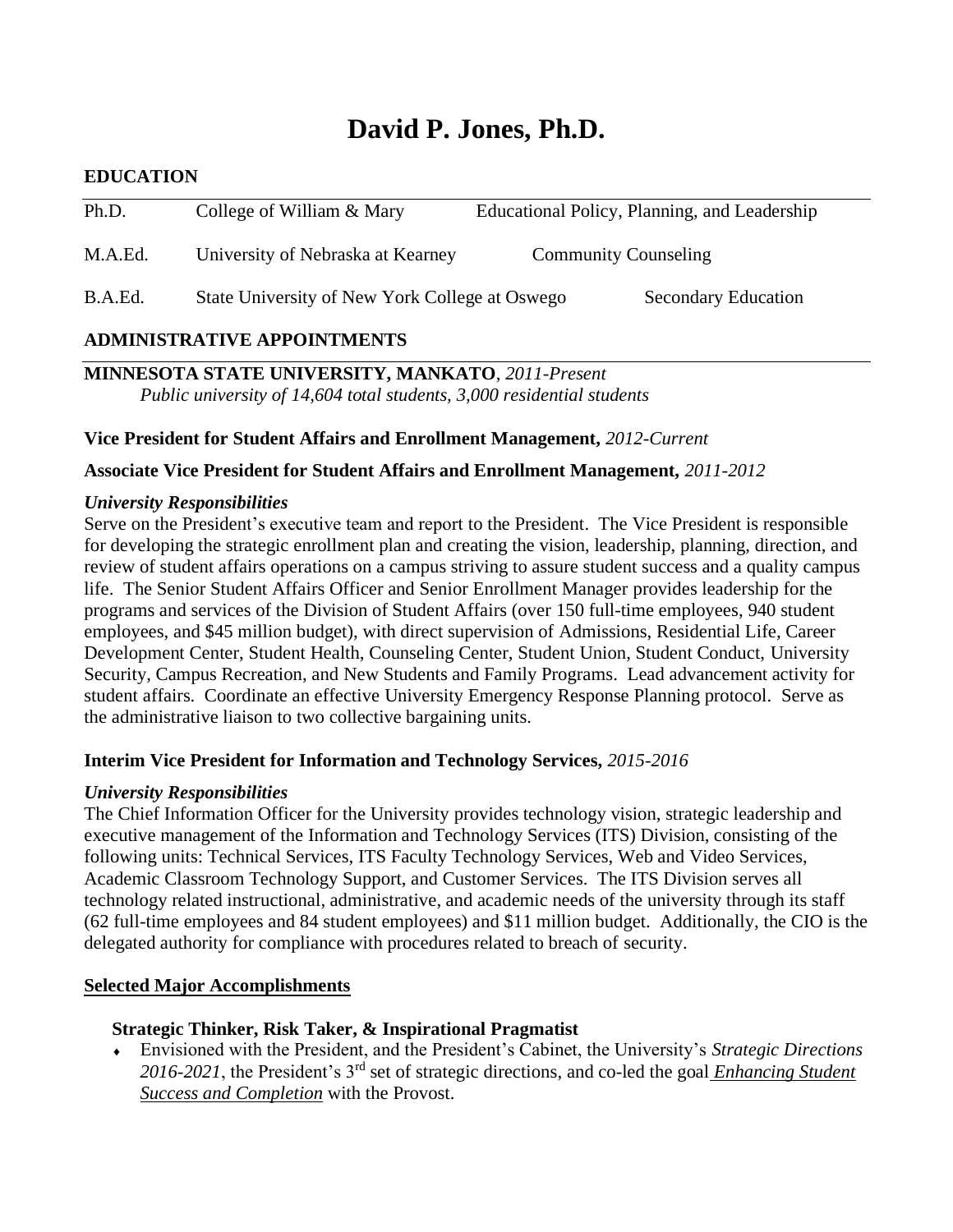- Authored university's first and second Strategic Enrollment Management plans to redesign recruitment, which grew our number of undergraduate and graduate applications, resulted in nine of the University's ten largest first year classes, improved retention rates to 79% for undergraduate first-time students, students from all 50 states and 96 countries, and grew the University to the largest state university and second largest university in Minnesota.
- As CIO, addressed a \$300,000 budget shortfall and re-established reserves in less than one year and launched a Technology Security Plan.
- Established the Division of Student Affair's first and second strategic plans, which resulted in increased adoption of technological solutions to grow student opportunities and experiences through the initial use of a chat feature, improved online presence, and more robust software solutions.
- Twice chaired the Minnesota State System's Associate Vice Chancellor for Student Affairs position search, participated in the Metro Baccalaureate planning process, served on the Concurrent Enrollment Task Force on pricing, and the Tuition and Fee Task Force, resulting in campuses having greater flexibility with graduate, international, and online tuition rates.
- Launched the formal creation of a Testing Center, enabling the University to serve incoming students, current undergraduate, and prospective graduate students, saving students from having to travel to the Twin Cities for testing.

# **Diversity & Inclusion**

- Grew student enrollment of domestic students of color (18%) and international students (8%) to represent more than 26% of student enrollment through critical campus partnerships.
- Launched the Student Affairs & Enrollment Management Strategic Diversity and Inclusion Plan, focusing on identifying and addressing areas where we may be intentionally or unintentionally negatively impacting not only all students, but more specifically historically under-represented students. Results of this effort changed student staff and professional staff training, student conduct, and expanded career development outreach to minority-owned businesses.
- Attended and promoted diverse activities including the YWCA's It's Time to Talk, sent female staff to the HERS Institute, and creating a Student Affairs Senior Student Experience Officer, to help the division's leadership be more cognizant of all student needs.
- Increased the diversity of the Division of Student Affairs' professional staff year over year.
- Assist students as they respond to local and international events, like the Nepalese earthquake, student deaths, and social issues.
- Participated on an advisory parent group at Mankato West High School to respond to racist incidents in our schools.

# **Shared Governance & Consensus**

- Act as the official campus liaison to MSUAASF (service faculty) and Student Government, which includes regular campus meetings and grievance responses. Supervise staff across seven different collective bargaining units.
- Serve as the senior-most administrator on the Minnesota State System MSUAASF (service faculty) negotiations team since 2013. Adopted ideas include merit recognition of advanced degrees, on-call compensation solutions, and the creation of new entry-level positions, to the benefit of members and management.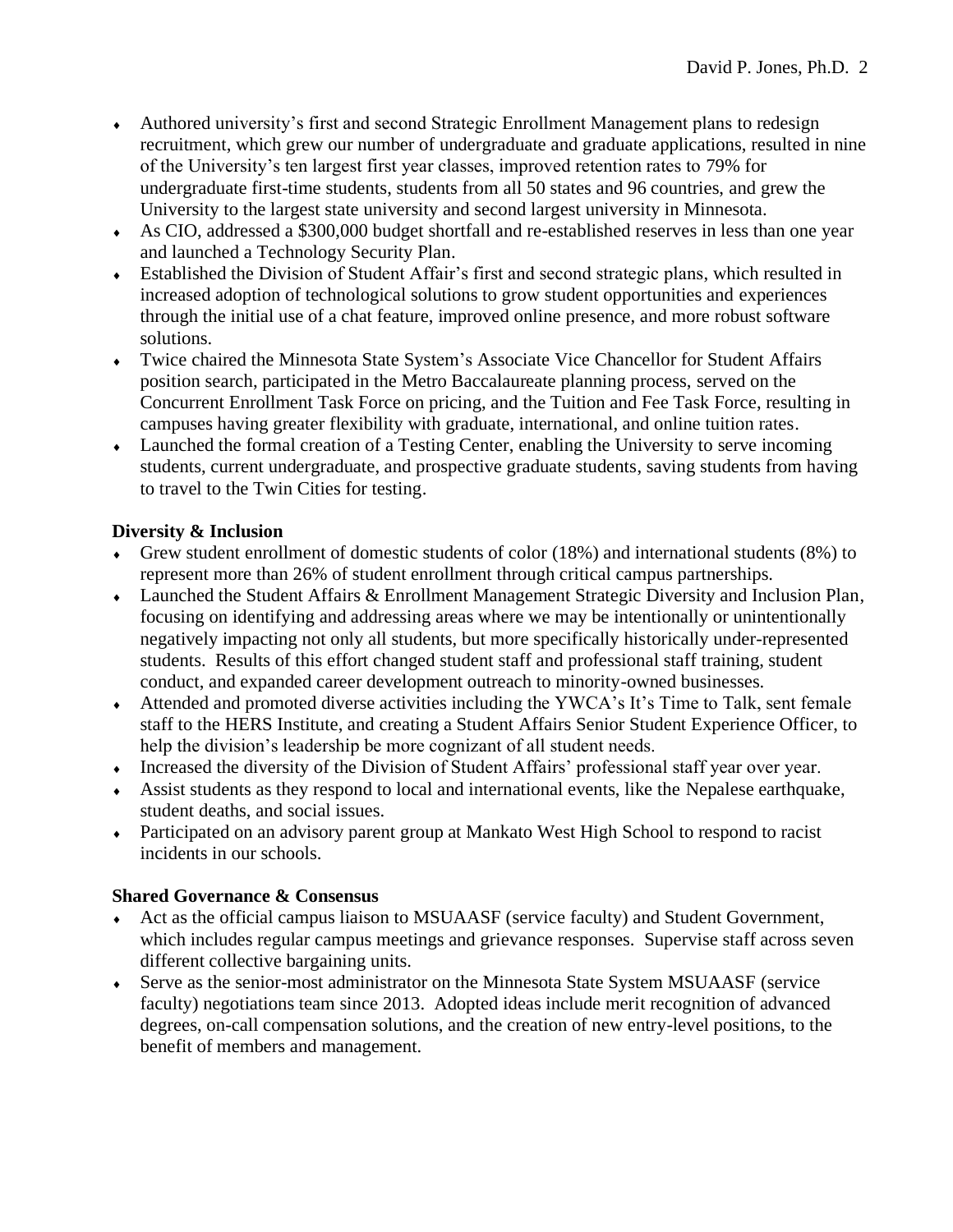- Supervise members of the Inter-Faculty Organization, including making decisions and recommendations on the progress of professional development plans, tenure, promotion, and sabbaticals.
- Stewarded difficult changes on the campus including revising the Cultural Contribution Scholarship (international student tuition differential), non-resident and international student graduate tuition increases, and introducing a Mankato Department of Public Safety Officer liaison to our campus, because of my authentic and pragmatic approach to campus conversations. The change to the Cultural Contribution Scholarship for international students raised \$130,000 in its first full year of implementation, with a four-year impact exceeding \$500,000 for direct international student support.
- Recognized for my work with students, campus, and the System, I have received the Administrator of the Year from the Student Government, the Order of Omega Faculty/Staff member of the Year, and the Minnesota State System's Outstanding Academic and Student Affairs Administrator of the Year.

# **Academics & Student Focus**

- Involved in academic decision making at the Cabinet level including academic master plan, HLC reaccreditation, academic programs expansion and contraction, honors program, and budgeting.
- Implemented an early alert system, MavCARES, across the university to increase retention. As the early alert system matured, a switch to a new software product, Starfish, and the alignment of the retention staff to the new advising model has lead us to our greatest first to second year retention (78%) in the past 18 years.
- Initiated new transfer student partnerships with several two-year college partners to provide clear pathways for enrollment and student success. Transfer student support includes the expansion of transfer admissions recruiters, dedicated websites to support our partner transfer institutions, and the founding of a chapter of Tau Sigma, the transfer student honorary.
- Co-authored the chapter of the *Academic Master Plan* on developing a centralized advising model, which has been recently implemented.
- Engaged IT staff to create a student success app, MavClass, which allowed faculty to drive class engagement and remind students of important due dates, and the development of a data warehouse to leverage big data for student success.
- Revised and implemented new undergraduate admission requirements utilizing student success data to include standardized test scores, high school GPA, and class rank. Implementation of this new admission standard has contributed to improved student retention and the creation of the Maverick Success Program for students who are conditionally admitted.
- Developed after-hours student support systems by installing a chat widget on key University websites that serve students, resulting in chat and phone support available from the time our offices close until 9:00 pm each weekday and even some hours on the weekend. The University continues to see this technology mature to the benefit of all students.
- Increased career support, employment, and internship opportunities. The employment rate of the most recent graduates increased to 95.5% from 94.6%. In the midst of the current pandemic, a dedicated webpage has been created to support alumni who may find themselves in the midst of an unexpected job change.
- Led a university delegation to Malaysia to formalize an academic partnership.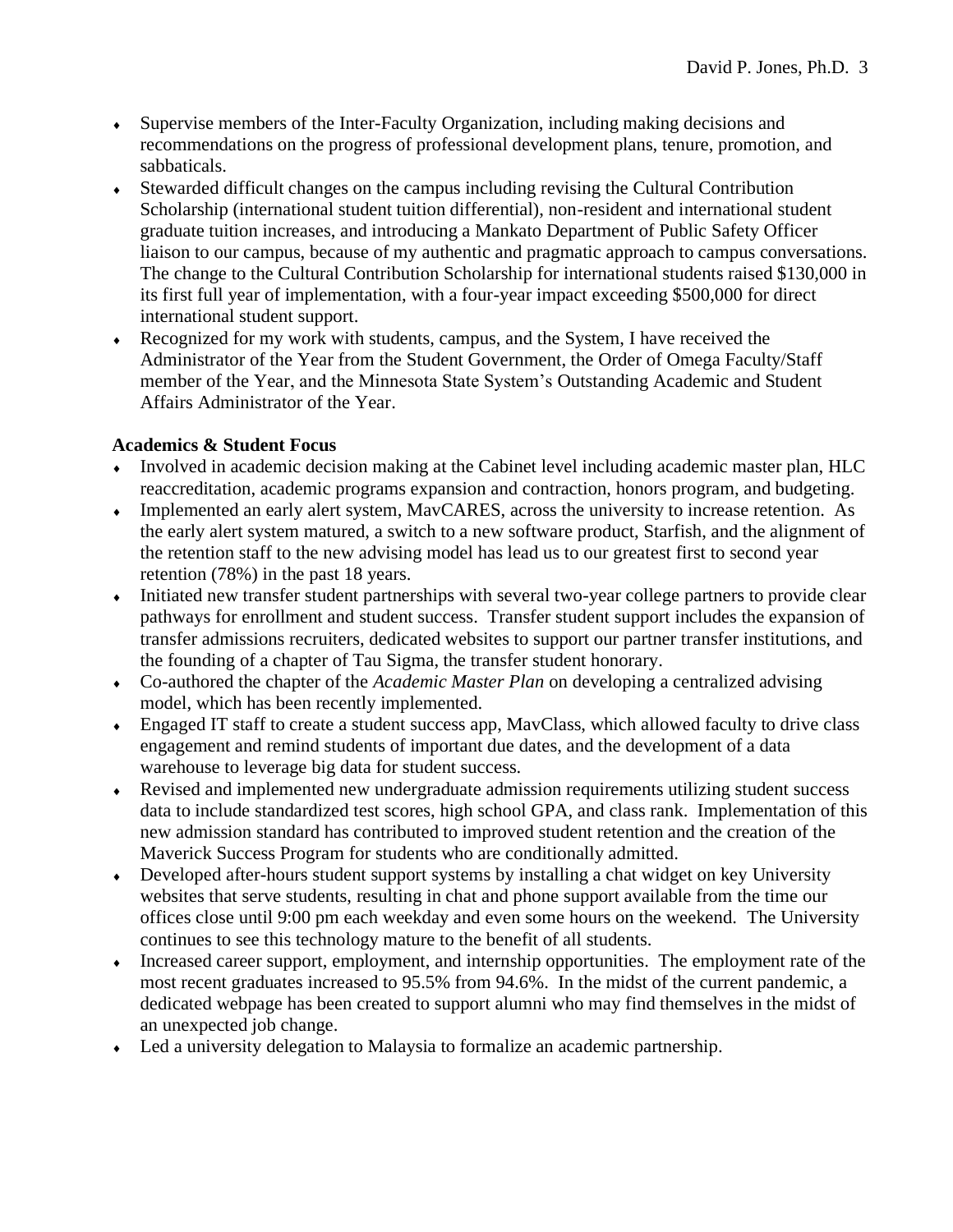- Expanded my understanding of the entire academic enterprise by becoming a Higher Learning Commission (HLC) Peer Reviewer. In the past year, I have served on two accreditation teams focusing on the academic enterprise.
- Created a new Student Affairs Scholarship to support two current students active in campus activities and leadership, to enable them to stay enrolled.
- Co-authored the Minnesota State System's Metro-based Student Services Task Force report detailing how campuses can coordinate student support.

# **Resource & Community Development**

- Constructed a \$34.4 million dollars Dining Hall with capacity to serve 3,000 students daily, which won an award for the best Education category project by the Ceilings and Interior Systems Construction Association.
- Constructed a \$23.3 million dollars 300-bed residence hall to house students in suite-style housing, expanded living-learning communities, classrooms, and the offices for the Office of New Student and Family Programs.
- Led from big idea to full implementation a new \$5.5 million dollars seasonal sports dome-the second largest in Minnesota-to increase student recreation and well-being, expand athletic facilities, and benefit the community beyond the campus.
- Created a comprehensive fundraising program for Student Affairs, staffing it with just a Graduate Assistant and myself. Student Affairs has continued to outpace some Colleges with our annual advancement efforts. The single largest donation is an estate gift worth \$5 million dollars resulting in the University's first full tuition and fees scholarship. Raised \$2.3 million dollars in the past six years.
- Installed a new centralized scholarship website, created a scholarship fair, established a Director for University Scholarships to support a \$420,000 DASH Emergency Grant from Great Lakes Higher Education Corporation & Affiliates to operate a student emergency aid program, and partnered with University Advancement in implementing a common application scholarship software to ease the application process and recognize donors. Last year, over \$9.2 million of scholarship dollars and tuition credit flowed through this tool to 3,113 students.
- Encouraged staff grant activity that totals \$1.4 million dollars in Student Health Services over the past ten years in the areas of tele psychiatry, smoking cessation, and drinking awareness.
- Engaged staff to create an online orientation for faculty and staff, so that we can have a shared understanding of our University's history and personal steps to encourage student success.
- Lobbied on behalf of the University at annual Mankato lobby events, met with local legislators, and attended local ribbon cuttings and other events attended by local opinion leaders.

# **Brand Enhancement**

- Collaborated with key university, alumni, and community stakeholders to design a master plan for an innovative Greek housing model, as a prime strategy to increase student success, alumni engagement, and brand identity.
- Authored application and resulting selection as an initial University in the Higher Learning Commission's Student Success Academy.
- Collaborated with Integrated Marketing to develop comprehensive separate Student Affairs & Enrollment Management marketing plans, the latter which included digital, billboard, radio, TV, and direct mail elements contributing to our overall enrollment success as noted by our consistent position of enrolling the second largest student body in Minnesota.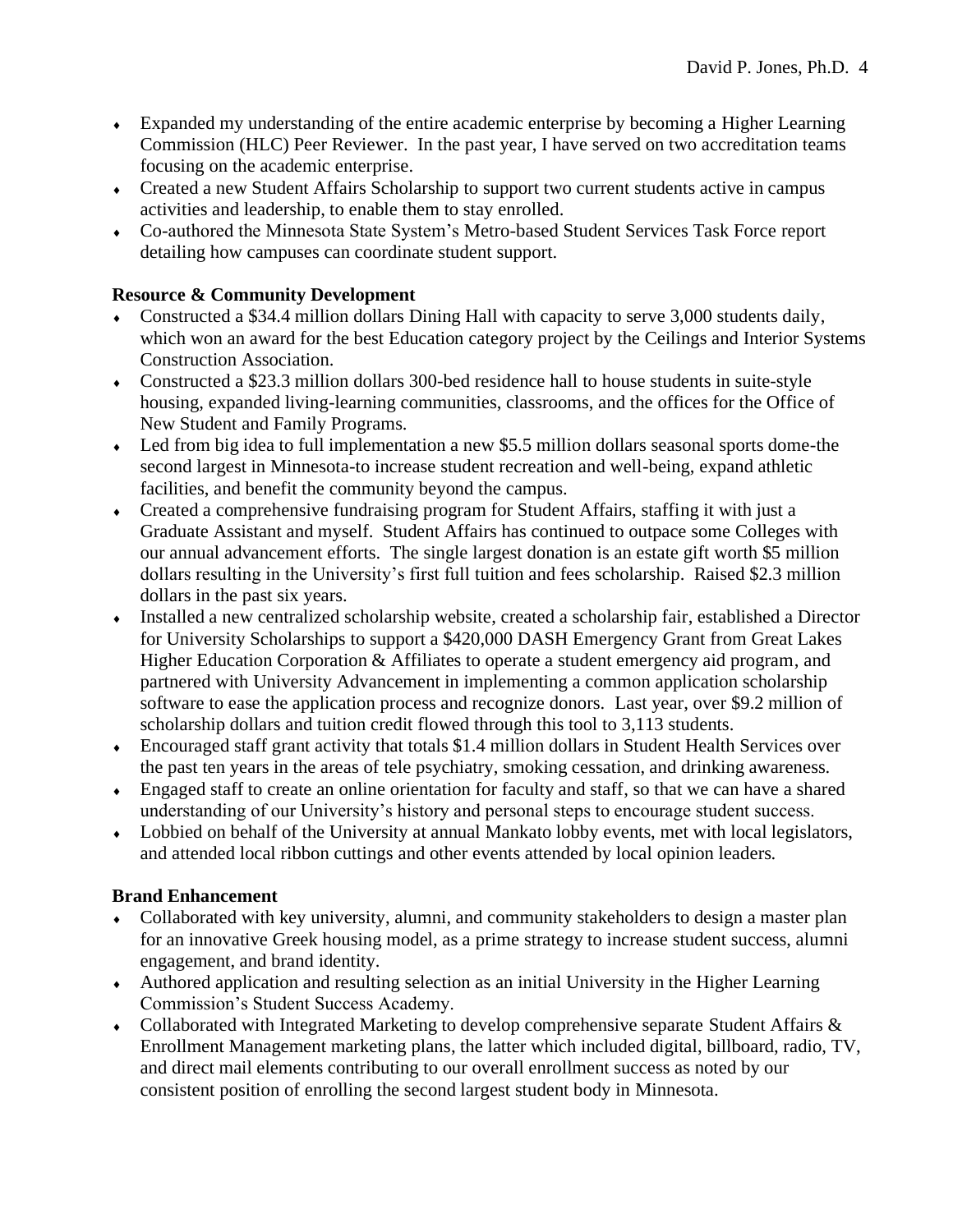- Created a Family & Parent Program to provide a landing spot for parent questions and engagement.
- Awarded the NASPA Silver Excellence Award for the shared international student orientation by Student Affairs and the Kearney International Center.
- Recognized by the Minnesota State System when Student Affairs won the Minnesota State System Innovative Partnering and Collaboration Award for MavConnections, which focused on student success initiatives.
- Presented at state and national levels to further the reputation of the University, host receptions at professional association gatherings, and engage alumni when traveling.
- Proposed a dedicated Minnesota State week to the Minnesota State System, where all colleges and universities are celebrated as enrollment options. The idea has been adopted and allows us to leverage the power of our System with the efforts of our campus to attract more student interest.
- Represented the University frequently with media requests, civic speaking engagements, professional presentations within our System, and engaged staff to manufacture press releases that garnered media attention.

# **Community Engagement**

- Danced as the University's representative in the annual American Red Cross's *Dancing with the Mankato Stars* on the occasion of the University's 150<sup>th</sup> anniversary.
- Served as the YMCA Vice President, President, and now Past-President to support a local organization and demonstrate the University's willingness to be a part of the Mankato community.
- Led efforts that resulted in multiple land donations for the YMCA's plan for a second location in Mankato, as YMCA President.
- Selected to serve on the City Center Partnership, which is the local downtown business organization. Over the six years of my service, I have represented the interests of the citizens and the University as a board member, Chair of the Finance Committee, and as the Secretary/Treasurer for the organization.

# **UNIVERSITY OF ALABAMA**, *2005-2011*

*Public university of 38,103 total students, 8,400 residential students*

### **Assistant Vice President for Student Affairs and Executive Director of Housing and Residential Communities,** *2008-2011*

**Interim Assistant Vice President for Student Affairs and Executive Director of Housing and Residential Communities,** *2007-2008*

**Executive Director of Housing and Residential Communities,** *2006-2007*

# **Director of Housing and Residential Communities,** *2005-2006*

# *Student Affairs Divisional Responsibilities*

Provided leadership for the programs and services of the Division of Student Affairs (over 200 full-time employees and approximately \$60 million budget), with direct supervision of Housing and Residential Communities, Office of Involvement and Leadership, Community Service Center, the Ferguson Center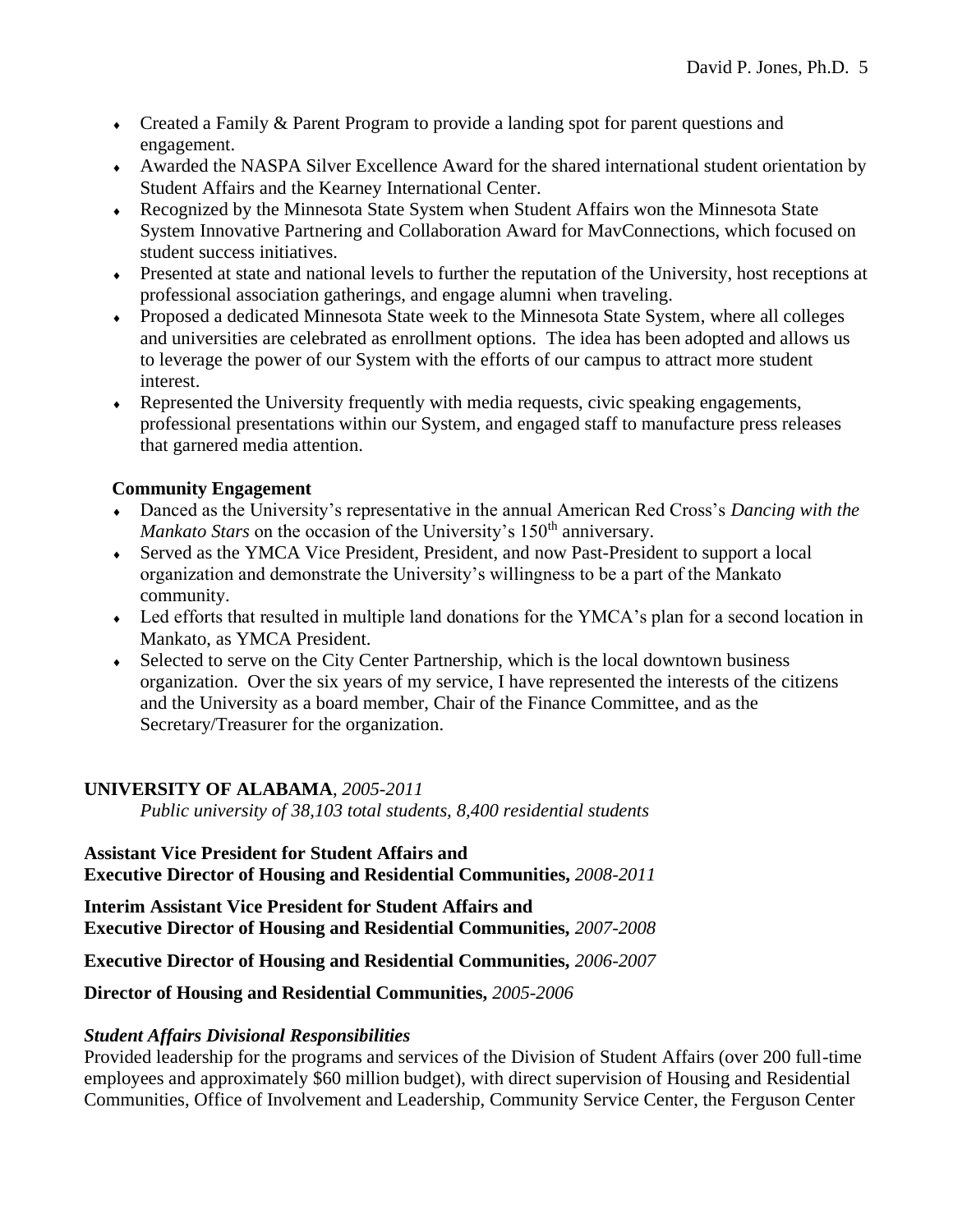Student Union including University Programs, and Divisional Communication. Responsible for all aspects of divisional coordination, communication, and leadership including publication efforts for internal and external audiences, divisional training and retreats, talking points, and communication outreach. Shared divisional development of town-gown relationships. Contributed to the reorganization of the division to better serve our students. Adjunct Faculty, School of Education, University of Alabama.

During the interim period, provided leadership in support of the departments, programs, and staff to further the division's mission to *Maximize Every Student's Learning Experience*. Directly supervised Housing and Residential Communities, Office of New Student and Parent Programs, and University Recreation. Implemented new development strategies to increase parent programs annual giving by 42%.

# *Housing and Residential Communities Responsibilities*

Directed a housing operation exceeding 2.6 million square feet of residence hall space with an annual budget of \$42 million dollars. Supervised a department of 46 professional staff, who directed the work of 11 professional Greek House Managers, 16 graduate students and 365 student staff, including direct supervision of two Directors (staffing and facilities) and two Associate Directors (assignments/communication and business operations). Reorganized the housing department and grew the campus housing population from 4,000 to 7,500 students. Initiated a campus housing master plan to include facility improvement, refined fiscal management, technological advances, and programmatic service improvement. Oversaw the development of a new systematic approach to student discipline, in which I served as the final appeal for disciplinary and administrative contract terminations.

### **Selected Major Accomplishments**

### **University Vision & Leadership**

- Proposed and created the Office of New Student and Parent Programs to invite parents to be active partners in their student's learning. Purchased parent engagement software and saw a huge improvement in activity, as well as giving to support student success through strategic investments. Parent annual giving increased by 42%.
- Oversaw planning and development of divisional construction and renovation projects including all residence hall construction, a renovation to the Ferguson Student Union, and the construction of an extension of the student union to include a new career center.
- Led the restructure and redesign of the student union and university programs area to improve service and program delivery. Services and spaces in the building were better aligned with the current needs of students including the removal of a hair salon, replacing food concepts, and refreshing large multipurpose spaces.
- Crafted the Division of Student Affairs' mission statement, *Maximizes Every Student's Learning Experiences*.
- Authored the structure of the new university committee on sustainability. Installed occupancy sensors and additional utility metering that resulted in savings.
- Challenged staff to increase summer camp and conference programs activity that generated \$1 million dollars in gross revenue by serving over 15,000 guests.
- Co-authored the University's pandemic flu plan, as a direct response to the H1N1 virus outbreak.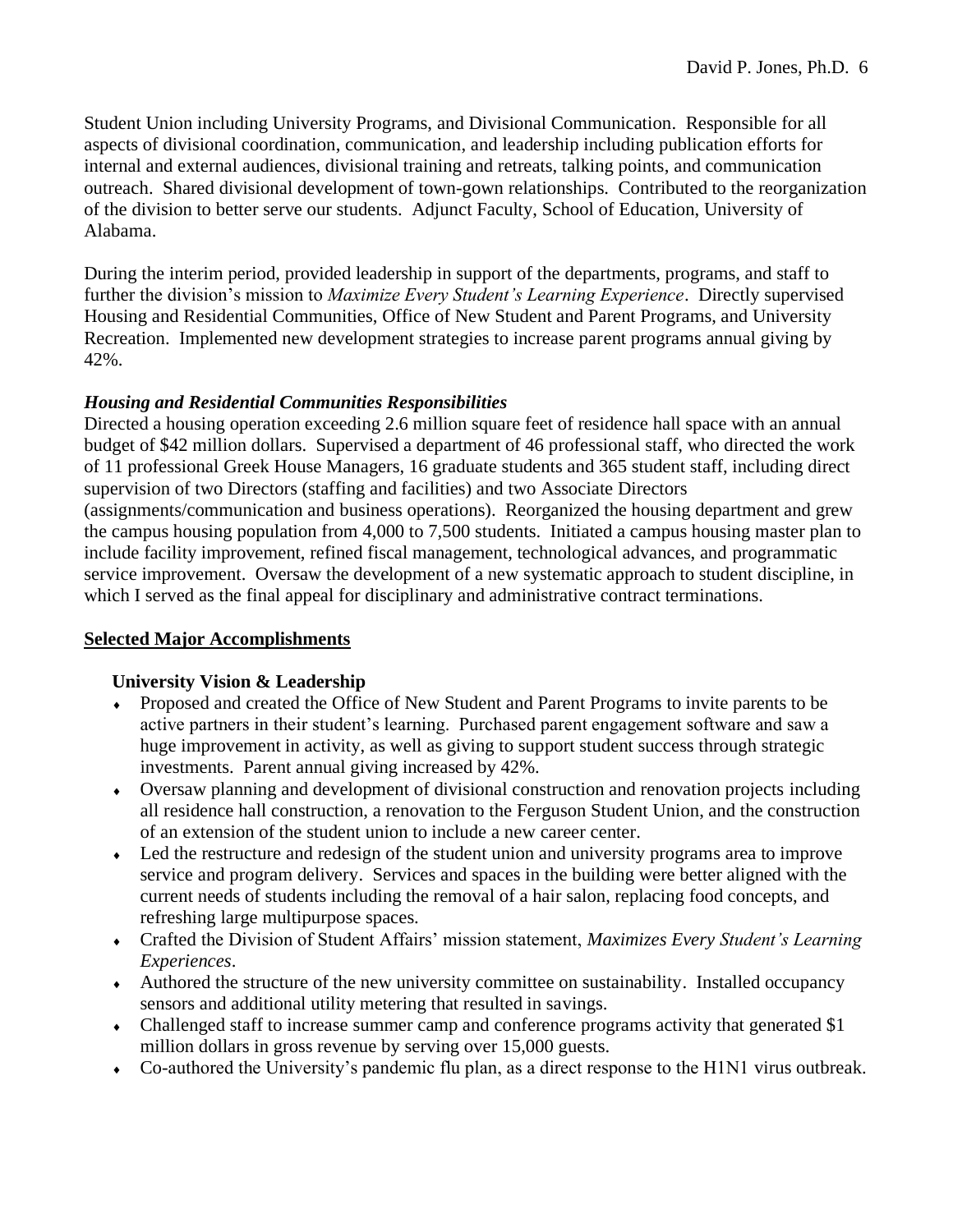# **Diversity & Inclusion**

- Envisioned with the Vice President, and the Divisional Leadership Team, a diversity strategic plan that embodied two subgroups. The first focused on the needs of every student through surveying, focus groups, and staff input. The second focused on bridging relationship challenges among various student groups.
- Drafted a departmental diversity plan in support of the Division's and the University's plans. Specific energy was put into changing the programming model from a wellness wheel model to direct student engagement. Residential student satisfaction increased as a result of this programming switch.
- Increased the diversity of the department at the professional level and at the student level. Developed a reputation as a department that was a great supporter of diverse students who were looking for employment.
- Created an off-campus housing unit to better meet the needs of this underserved student population and local community members.

# **Operational Leadership**

- Constructed nine (9) residence halls housing 3,400 students in five years with 300 million in capital bonds, including a combination of public and private funding structures.
- Designed and initiated construction of a 960-bed residence hall and adjacent student center consisting of a student recreation facility, food court, and new central housing main office.
- Supervised the Office of Assessment and Planning. Built a comprehensive departmental and program evaluation framework to inform needed changes for student success.
- Selected to participate in NASPA's Aspiring Senior Student Affairs Officer Institute.
- Requested as a national consultant on growing construction of student housing on campuses. In frequent national presentations and workshops, provided outlines on how to build and maintain a sustainable university housing construction project.
- Certified in National Incident Management System (NIMS) and the National Center for Biomedical Research and Training to prevent, respond, and recover from campus emergencies.

# **Academics & Student Success Focus**

- Defined the University's approach to Living-Learning Communities and collaborated with academic departments and colleges in the delivery of 15 living/learning programs serving 2,500 students and 9 Faculty-in-Residence, the largest in the country.
- Envisioned with the Provost's Office, a comprehensive strategic approach to improving the first to second year retention rate. Implementation of strategies saw a 2% increase in retention within one year.
- Orchestrated University's approach to health and wellness issues for students. Led a select group of student health, mental health, wellness, housing, and assessment staff to define and implement strategies to improve the healthy living options on the campus.
- Created the University's extended orientation Week of Welcome. As a part of the retention efforts, a more personalized and engaging introduction to the campus was created for new students.
- Organized and promoted a centralized approach to award recognition and honors by establishing a university-wide week. This enabled the university to celebrate student accomplishments more and garner attention from the media.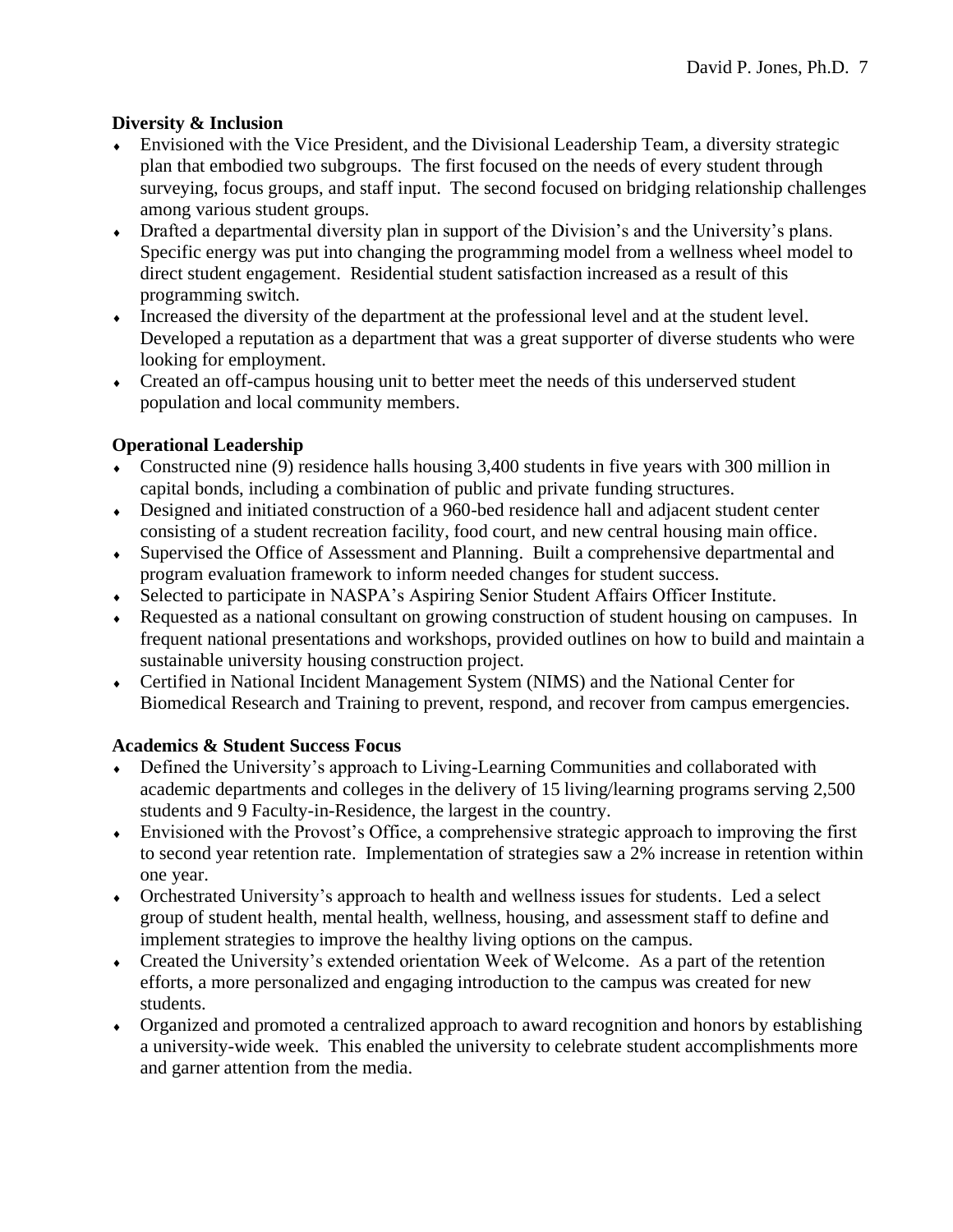Taught as an adjunct faculty member in the higher education graduate program and advised dissertations.

# **Resource & Community Development**

- Partnered with Dining Services to analyze the financial impact of summer operations. This resulted in a realization of how much capacity there was for additional summer activity. In addition to the gross amount noted above, Dining Services, Parking, Campus Recreation, etc., were able to earn additional summer revenue once housing expanded their efforts.
- Rebid campus cable television service to increase performance and save over \$400,000 annually compared to the previous contract and was able to provide free cable for all academic spaces at the University, providing additional savings to the general fund budget.
- Received the largest single donation (\$20,000) to support the Student Affair's Hall of Fame.
- Installed new housing assignments software, new student conduct software, and provided an online music option for students while reducing costs and improving student satisfaction for these specific services.

# **Brand Enhancement**

- Proposed and created the Divisional Communications Team to develop communication strategies, emergency preparations, and strategic planning, including the incubation of new ideas like *Ask Al*, formation of the Communication Advisory Team, and website improvements.
- Coordinated and planned all divisional training days, speakers, and awards selection.
- Retitled several units to provide greater clarity for students, families, and guests on the services these units provide.
- Selected with five other colleagues to receive specialized media training to be a recognized spokesperson for the university.

# **UNIVERSITY OF NORTH CAROLINA AT CHAPEL HILL**, *2000-2005*

*Public university of 29,877 total students, 8,000 residential students*

# **Assistant Director of Housing and Residential Education**

- Served on central decision-making leadership team, including setting priorities for department's \$26 million budget.
- $\blacklozenge$  Administered the residence life program in a region housing 4,100 students in eight residence halls including facility, maintenance, and housekeeping efforts.
- Supervised a team of four professional staff who directed the work of four housing professionals, five graduate students, and 200 student staff.
- Managed a budget of \$2.4 million organized in 10 sub accounts.
- Designed, implemented, analyzed, and reported departmental assessment efforts, including original research on living/learning communities, paraprofessionals, construction, and faculty interaction.
- Fostered relationships with faculty and academic departments to secure involvement in intellectual activities with residential students, encourage teaching of classes in residence halls, create living learning communities, use faculty office spaces, and define First Year Experience.
- Authored the department's first Diversity Plan and served on Chancellor's Diversity Task Force.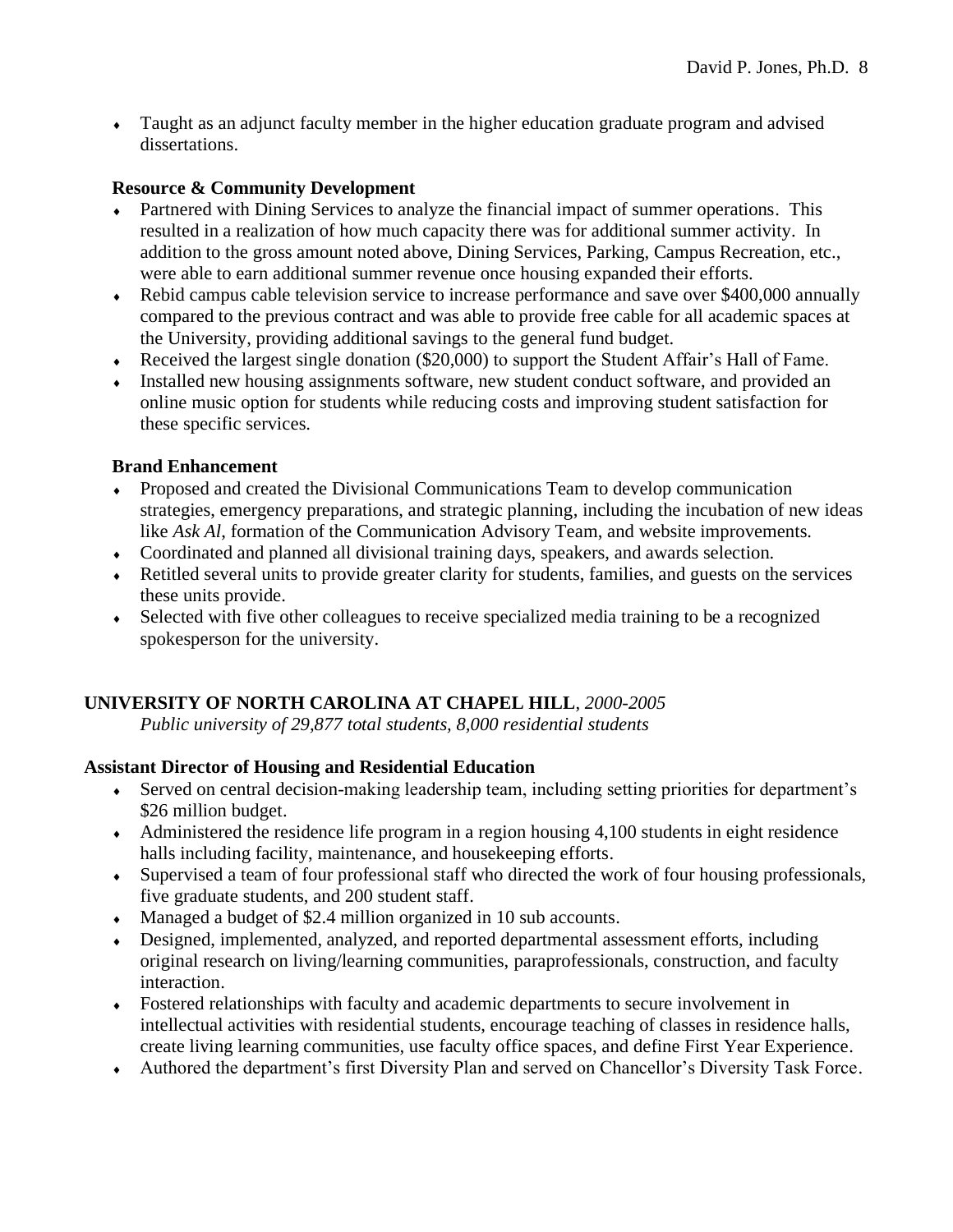- Authored and implemented departmental programming model based on meta-analysis of college student development theories and original research.
- Established philosophy, standards, marketing materials, and assignment process for living/learning communities and substance-free housing.
- Defined departmental approach to diversity by cultivating academic and divisional involvement.

# **COLLEGE OF WILLIAM AND MARY IN VIRGINIA**, *1995-2000*

*Public university of 7,600 total students, 4,600 residential students*

# **Area Director,** *1998-2000*

- Managed seven residence halls housing 700 students, plus additional area of 270 students for a semester, and a staff consisting of one graduate and 19 students.
- Administered student programming budgets totaling \$20,000.00.
- Advised the Residence Hall Association student organization.
- Assigned graduate students to fall housing assignments.
- Served as a judicial officer for student disciplinary cases.

# **Area Director** (Greek Area), *1995-1998*

- Managed 12 residence halls and Greek Houses housing over 600 students with 26 student staff.
- Advised the Inter-Sorority Council (NPC) and Council of Fraternity Affairs (IFC) in support of 1,500 Greek students in 17 fraternity and 13 sorority chapters.
- Supervised student paint and furniture work crews.

# **UNIVERSITY OF NEBRASKA AT KEARNEY**, *1993-1995*

*Public university of 7,000 total students, 2,600 residential students*

# **Residence Hall Director**

- Managed coeducational Greek residence hall housing 200 students with 6 student staff.
- Authored the first self-directed RA training computer program, R.A.Train*©*.
- Advised 1993 Eagle award-winning Residence Hall Association chapter.
- Conducted market analysis for Sorority system.
- Served as a conference assistant.

# **CARLISLE COMMUNITY SCHOOLS**, *1993*

*Public school district located in Carlisle, Iowa*

# **Social Studies Teacher**

- Taught  $9<sup>th</sup>$  grade Government Class and  $12<sup>th</sup>$  grade Economics.
- Advised the Model United Nations Team.

# **ACADEMIC & JOURNAL APPOINTMENTS**

Temporary Assistant Professor in the Educational Leadership, Policy, and Technology Studies in the School of Education at The University of Alabama, *2007-2014*

AHE 521—Student Affairs, *Spring 2010*

AHE 520—The Student in Higher Education, *Summer 2008*

AHE 550—Finance and Business Affairs in Higher Education, *Spring 2009, Fall 2010*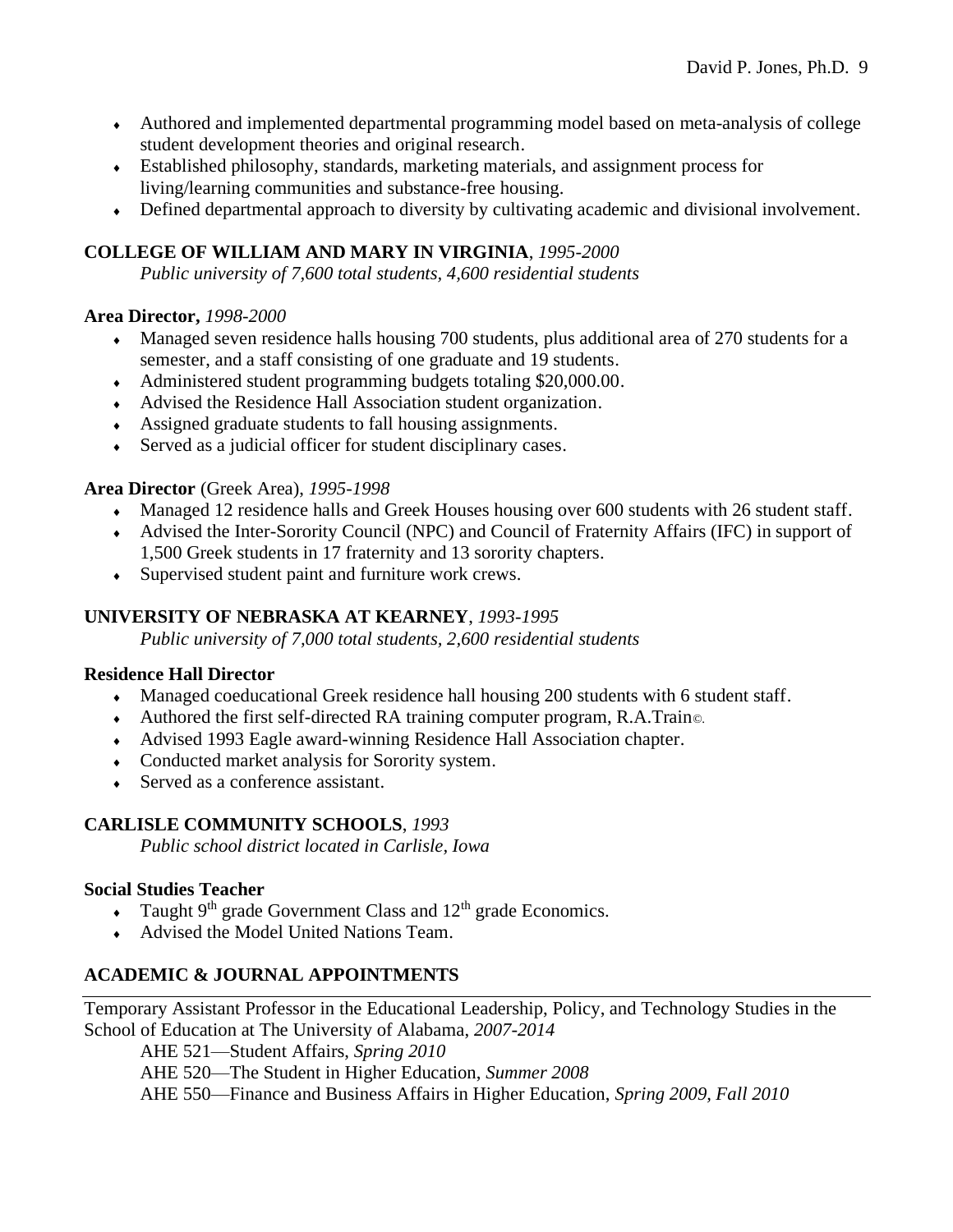Adjunct Assistant Professor in the Department of Adult and Community College Education in the College of Education at North Carolina State University, *2003-2006* EAC 540—Foundations of Student Affairs, *Fall 2004*

Adjunct Professor in the School of Education at North Carolina Central University, *2003-2004* EDU 3010—Human Growth and Development: From Conception to Adolescence, *Fall 2003, Spring 2004, Fall 2004*

### **Dissertation and Thesis Committee Service**

Thesis Committee Member, Lauren Bahls, The Effect of an Email Intervention Tailored to Highly Ambitious Students on University Retention, Minnesota State University Mankato, *May, 2016*

Dissertation Co-Chair, Jeffery Burgin, The Frequency of Cyberharrassment and its Correlation with Emotional Management as it Relates to College Students, University of Alabama, *May, 2012*

Dissertation Committee Member, Robin Jones, Interim Leadership in Student Affairs*,* University of Alabama, *May, 2011*

Dissertation Co-Chair, Mack Howell, Academic Medical Faculty and Their Complex Roles, University of Alabama, *June, 2010*

Dissertation Committee Member, J. Wahnee Sherman, The Impact of a Formal Leadership Program on Students' Views and Interactions with Diverse Others, University of Alabama, *May, 2008*

### **Journal Activity**

Editorial Board Member, *Journal of Learning Spaces*, *2011-Present*

Reviewer, *Journal of the First-Year Experience & Students in Transition*, *2002-2014*

Board Member, *Journal of College and University Student Housing, 2004-2011*

# **SELECTED PUBLICATIONS**

### **Book Chapter**

Culp, M. M., Dungy, G. J., & Jones, D. P. (2012) The "big bang" moment in student affairs: cultures of evidence matter. In M. M. Culp & G. J. Dungy (Eds.), *Building a culture of evidence in student affairs* (pp. 143-162). Washington, DC: NASPA.

### **Refereed Journals**

Jones, D. P. (2002). College housing professionals at a crossroads. *Journal of College and University Student Housing, 31,* 1, 8-12.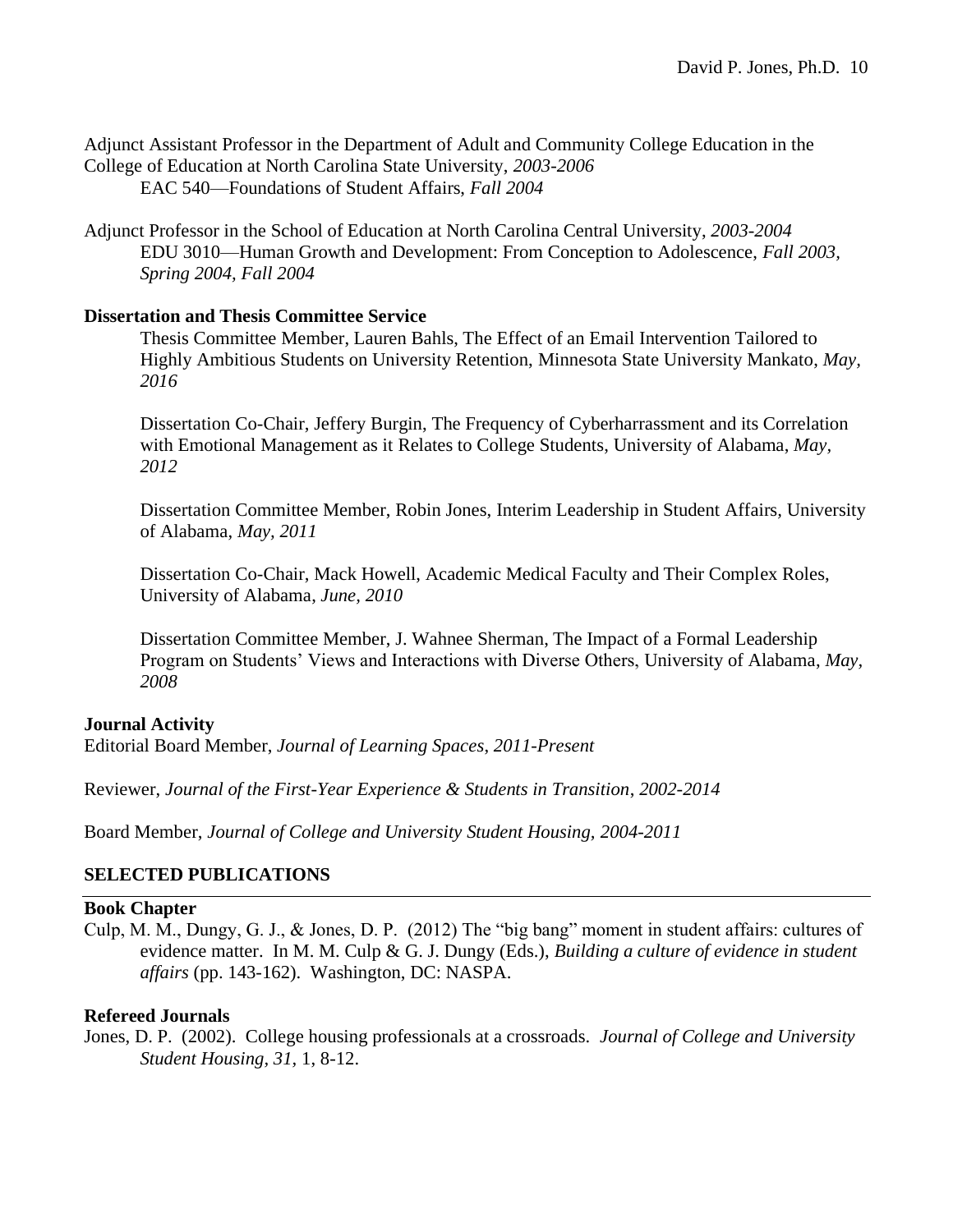- Jones, D. P. (2002). Advising diverse graduate student populations: The GLBT graduate student. *Academic Exchange Quarterly, 6,* 1, 81-85.
- Jones, D. P. (2001). Perceptions of college housing officers' attrition factors. *Journal of College and University Student Housing, 30,* 1, 48-50.
- Jones, D. P. (1998). On-campus residency requirements: The common legal pitfalls. *Journal of College and University Housing, 27,* 2, 32-35.

#### **Monographs and Other Journals**

- Jones, J. B., & Jones, D. P. (2004). Student residence environment survey: Assessing residential learning communities. *NASPA Netresults*, 1470.
- Kirk, L, Louk, J.D., Pitcher, S, & Jones, D. P. (2003). Blue prints: Sharing your assessment. *Talking Stick, 20,* 7, 32-34.
- Jones, D. P. (2002). Learning from control groups: An evaluative approach. *NASPA Netresults*, 603.
- Jones, D. P. (2002). *College housing officers' job satisfaction: a national study* (Doctoral dissertation). Available from ProQuest Dissertations & Theses Global database. (UMI No. 3041696).
- Hicks, L. M., Jones, D. P., and Payne, C. A. (2002). If you don't know where you are going, how do you know when you get there? *Talking Stick, 19,* 4, 20-22.
- Jones, D. P., and Roeder, J. (2001). Building bridges between students and staff, and campus police. *Talking Stick, 19,* 3, 8-9.
- Jones, D. P and Lynch, D. P. (1995). T.R.E.E.S**:** a college student development theory. *Talking Stick, 13,* 3, 20-22.

#### **Non-Refereed Publications**

Jones, D.P. (2010). My end of year speech in uncertain times. *SEAHO Report, Spring,* 16-18.

- Jones, D. P. (2007). Academic and housing partnerships can focus on creativity. *SEAHO Report, Summer,* 19.
- Jones, D. P. (2003). Faculty: Just like us. *SEAHO Report, Summer,* 8-9.
- Jones, D. P. (1998). What we do. *NASPA Forum, 18,* 8, 16.
- Jones, D. P. (1997). Greek ra staff does community service. *SEAHO Report*.
- Jones, D. P. (1995). Computer-based ra training. *SEAHO Report,* 13-16.
- Jones, D. P. (1995). President's scholarship winners respond to student learning imperative. *UMR-ACUHO News, 28,* 1, 6-13.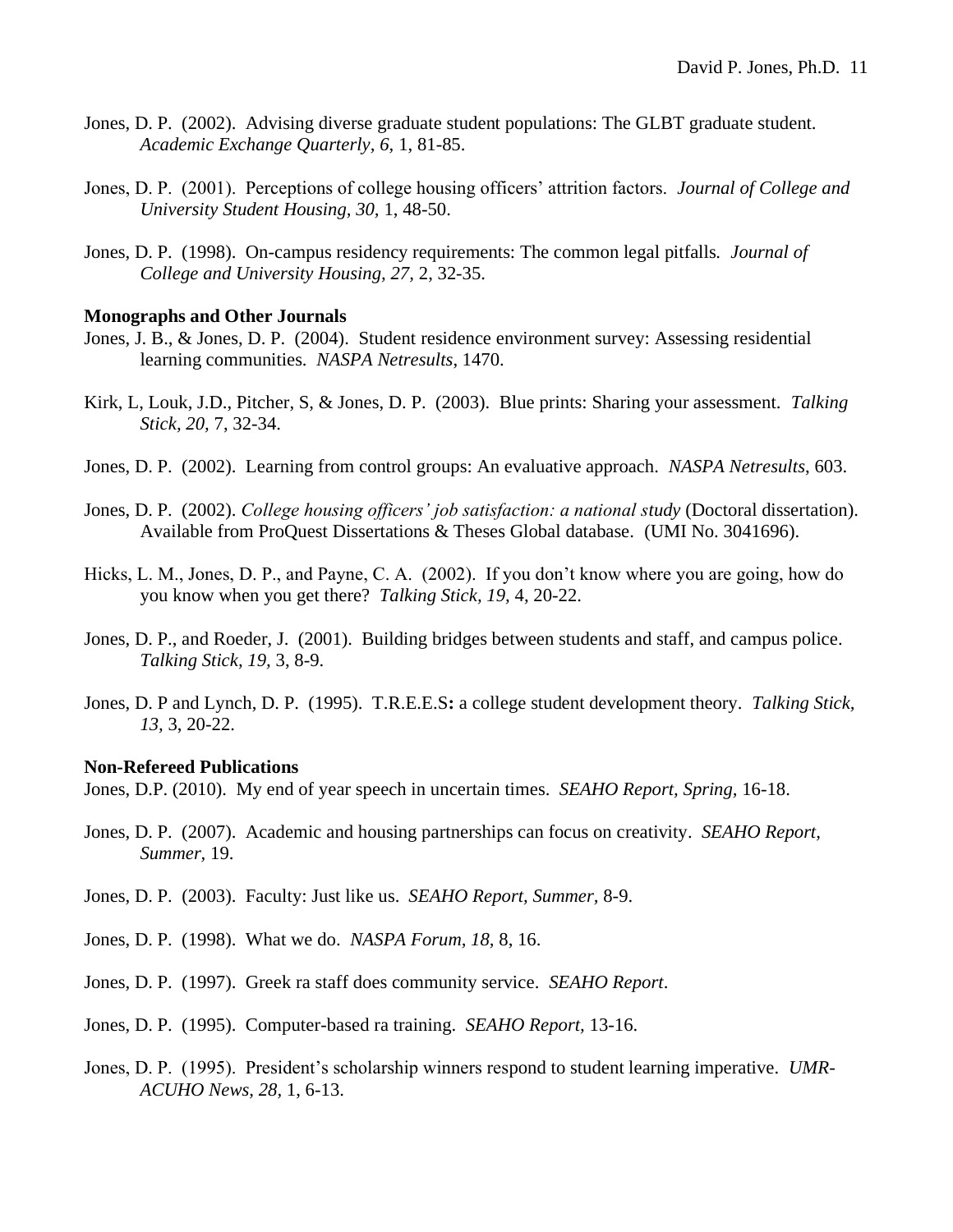Jones, D. P. (1994). A new roommate relationship tool developed at UNK. *UMR-ACUHO News, 27,* 3, 12.

Jones, D. P. (1994). No more movie nights. *UMR-ACUHO News, 27,* 1, 22.

# **GRANTS and COPYRIGHTS**

State of North Carolina Energy Office Grant for Solar Panels, *2005*

• \$150,000 for installation of solar panels on the top of Morrison Residence Hall

College Housing Officer Satisfaction Survey© instrument (C.H.O.S.S.), *2002*

• Copyright

Grant to Support Dissertation Research, Association of College and University Housing Officers-International, *2001*

• \$500 to support research of the largest survey of college housing officers to date.

Grant to Support Dissertation Research, Southeastern Association of Housing Officers, *2001*

• \$500 to support research of the largest survey of college housing officers to date.

R.A. Train©, a computer-based paraprofessional training program, *1995*

• Copyright

Grant to Support Master's Degree Project, University of Nebraska at Kearney, *1995*

• \$100 to support development of the first computer-based paraprofessional training program.

### **SELECTED CONFERENCE PRESENTATIONS**

#### **International/National Presentations**

"Leading Student Affairs in a Marketplace Culture," presented at the annual meeting of the National Association of Student Personnel Administrators, Baltimore, MD, *2014*

"Intentional Building Designs to Impact Affective and Cognitive Learning," presented at the annual meeting of the National Association of Student Personnel Administrators, Baltimore, MD, *2014*

"Benchmarking: Effectively Measuring Program Improvement to Support Accreditation," presented at the annual meeting of the Higher Learning Commission, Chicago, IL, *2013*

"Preparing for Institutional Accreditation Through Benchmarking," presented at the annual meeting of the National Association of Student Personnel Administrators, Orlando, FL, *2013*

"Improving Residence Life Programming: A Divergent Path Taken," presented at the annual meeting of the National Association of Student Personnel Administrators, Philadelphia, PA, *2011*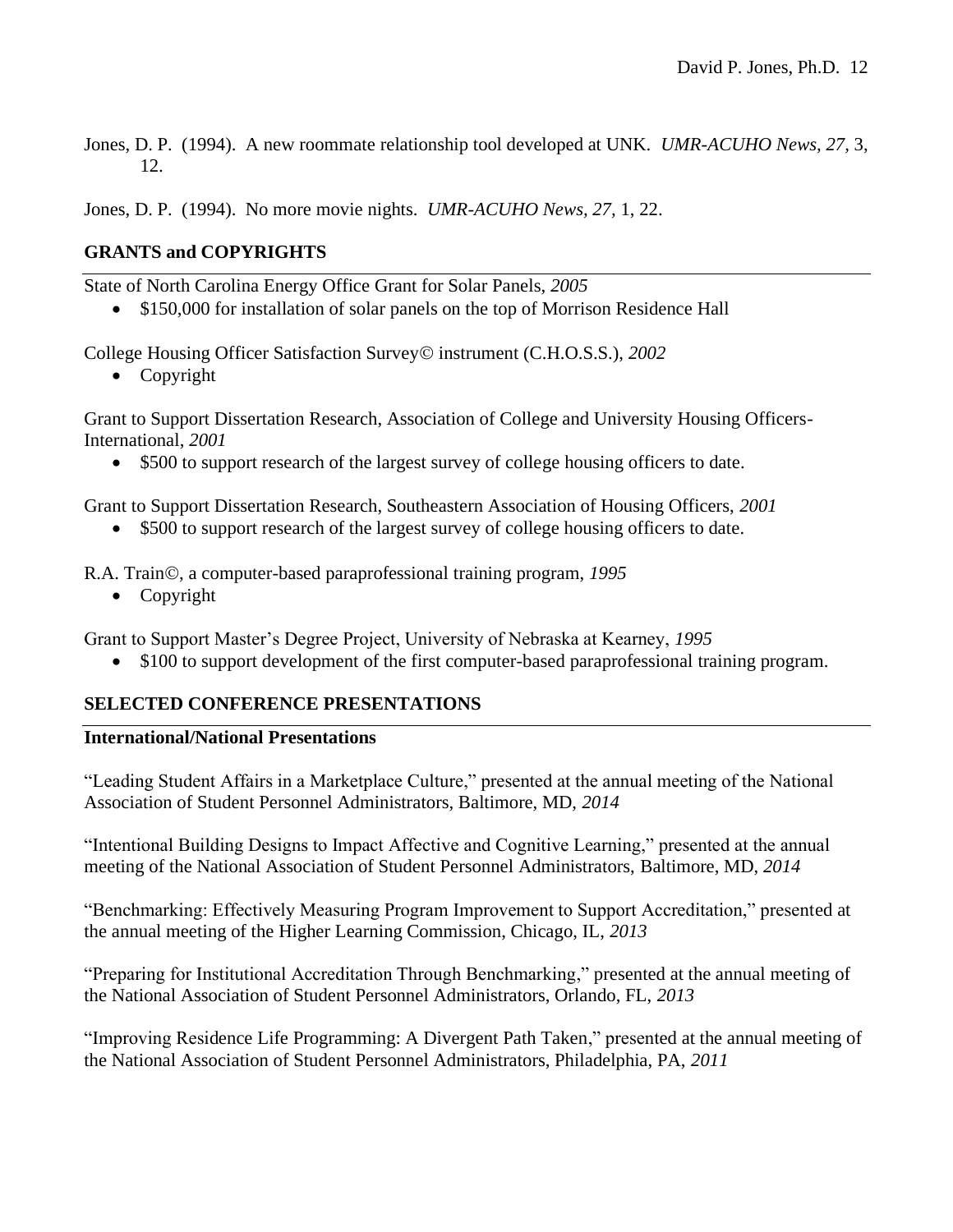"Academic Affairs and Student Affairs Partnership for Improving Retention," presented at the annual meeting of the National Association of Student Personnel Administrators, Chicago, IL, *2010*

"Creating Partnerships Through Relationship Capital," presented at the annual meeting of the National Association of Student Personnel Administrators, Seattle, WA, *2009*

"No Time for Consensus: Strategies for Rapid Change," presented at the joint meeting of the National Association of Student Personnel Administrators and American College Personnel Association, Orlando, FL, *2007*

"How to Write for Publication," presented at the annual meeting of the Association of College and University Housing Officers, Atlanta, GA, *2006*

"College Housing Officers Job Satisfaction: A National Study," presented at the annual meeting of the Association of College and University Housing Officers-International, Walt Disney World, FL, *2002*

"College Housing Officers Attrition," presented at the annual meeting of the National Association of Student Personnel Administrators, Seattle, WA, *2001*

"Diversity Gallery: An Experiential Training Tool," National Association of College and University Residence Halls, Lacrosse, WI, *1999*

"The X-Y Game: They Aren't Just Letters," presented at the annual meeting of the National Association of College and University Residence Halls, Lacrosse, WI, *1999*

"Building Bridges between Students, Staff, and Campus Police," presented at the annual meeting of the Association of College and University Housing Officers-International, Minneapolis, MN, *1997*

"T.R.E.E.S.: Time of Restructuring Educational Experiences for Students," presented at the annual conference of the National Association of College and University Residence Halls, Blacksburg, VA, *1995*

"Get People Together: How Greek Unity Transformed a System," presented at the annual meeting of the Association of Fraternity Advisors, Kansas City, MO, *1995*

"Leadership and the Art of Listening," presented at the annual conference of the National Association of College and University Residence Halls, Blacksburg, VA, *1995 Awarded Top 5 Advisor Program for Leadership and the Art of Listening at the annual meeting of the Midwest Association of College and University Residence Halls, 1994*

"Dancing to Success Every Time: Large Campus Events," presented at the annual conference of the National Association of College and University Residence Halls, Flagstaff, AZ, *1994*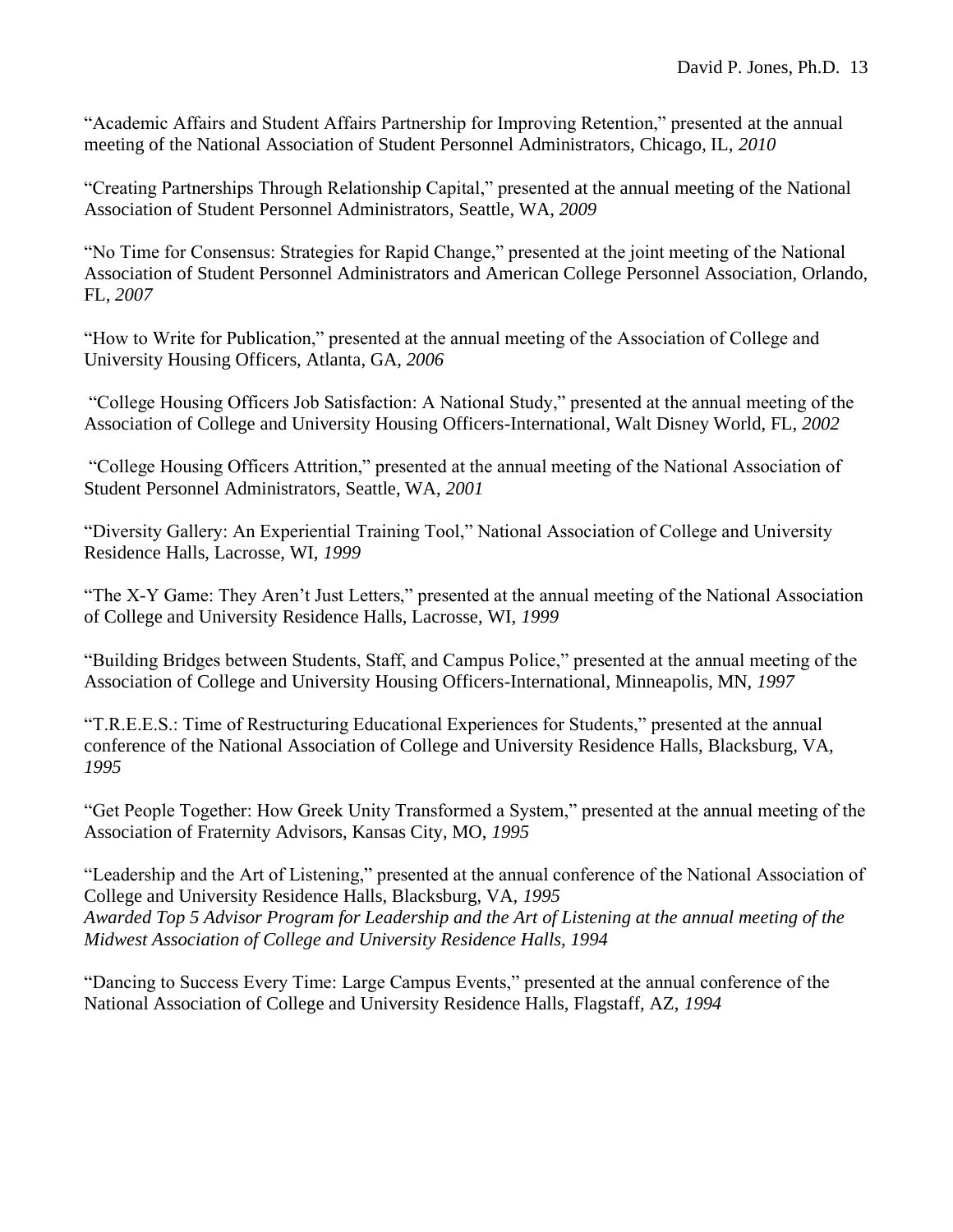### **Regional Presentations**

"A Game of Loans: How Colleges Use New Programs, Improved Financial Aid, and Strategic Partnerships to Combat Falling Demographics and The Debt Averse," presented at the annual meeting of the Central Association of College and University Business Officers (CACUBO), *2019*

"College Possible and Minnesota State University, Mankato: Closing the Achievement Gap Together," presented at the Minnesota State Colleges and University Annual Diversity and Student Affairs Conference, *2016*

"Diversity and Student Affairs," presented at the Minnesota State Colleges and University Annual Diversity and Student Affairs Conference, *2015*

"Hot Topics in Student Success and Retention," presented at the Minnesota ACT State Organization Annual Conference, *2014*

"Best Practices for Enrollment Projections," presented at the MnSCU CFO Finance Conference, *2014*

"Strategic Enrollment Management for Student Success," presented at the annual meeting of the Minnesota State Colleges and Universities Fall Retreat, Deerwood, MN, *2013*

"Yours, Mine, and Ours: Student Services and College/University Partnerships," presented at the annual meeting of the Minnesota State Colleges and Universities Spring Retreat, Normandale, MN, *2013*

"It Takes a Team: Using Analytics to Improve Student Success," presented at the annual meeting of the Minnesota State Colleges and Universities Fall Retreat, Deerwood, MN, *2012*

"Early Alert Systems for Student Success," presented at the annual meeting of the Minnesota State Colleges and Universities Fall Retreat, Deerwood, MN, *2012*

"Using Assessment Data Across All Levels of Campus Housing," presented at the annual meeting of the Southeastern Association of Housing Officers, Mobile, AL, *2011*

"A Conundrum: Residents who Don't Drink have Lower Personal Interactions," presented at the annual meeting of the Southeastern Association of Housing Officers, Williamsburg, VA, *2010*

"Crash Course on State Budgets and Budget Models," presented at the annual meeting of the Alabama Housing Officers, Huntsville, AL, *2009 Selected best program.*

"Student Affairs and Academic Affairs Joint Retention Efforts," presented at the annual meeting of the Southern Association for College Student Affairs, Hilton Head, SC, *2008*

"Working with Change," presented at the annual meeting of the Alabama Association of Housing Officers, Birmingham, AL, *2006 Selected best program.* 

"The University of Alabama's New Housing Plan," presented at the annual meeting of the Southeastern Association of Housing Officers, Asheville, NC, *2006*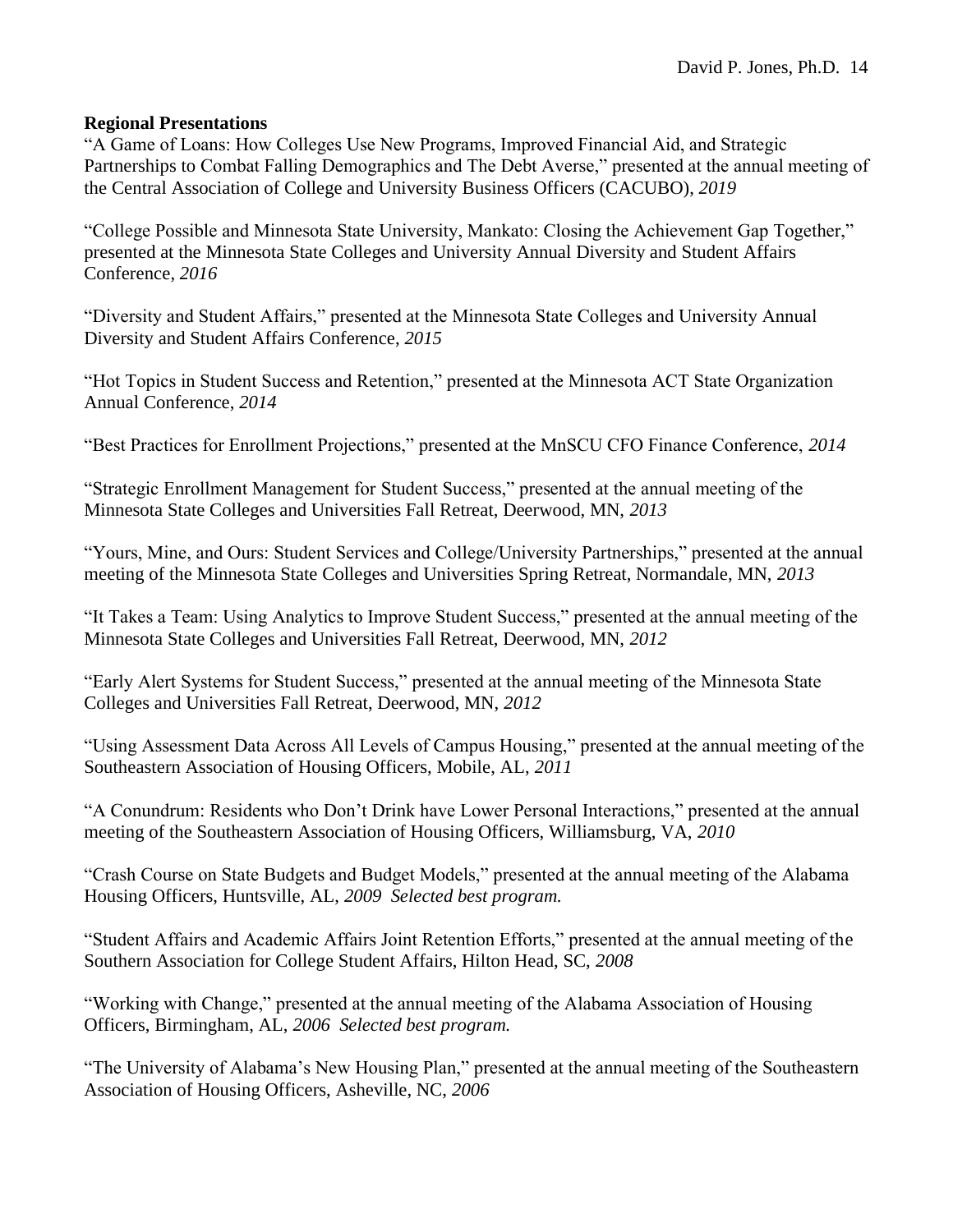"Returning RA research," presented at the annual meeting of the Southeastern Association of Housing Officers, Jacksonville, NC, *2005*

"Student Residence Environment Survey," presented at the annual meeting of the Southeastern Association of Housing Officers, Hilton Head, SC, *2004*

"So *YOU* Want to get Published," presented at the annual meeting of the Southeastern Association of Housing Officers, Baton Rouge, LA, *2003*

"ACUHO-I Staffing Think Tank," presented at the annual meeting of the Southeastern Association of Housing Officers, Nashville, TN, *2002*

"Hall Council Training: The Game," presented at the annual meeting of the Southeastern Association of Housing Officers, Williamsburg, VA, *2000*

"R.A.Train . . . The Complete RA Computer Training Program!" presented at the annual meeting of the Southeastern Association of Housing Officers, Ashville, NC, *1996*

"Roommate Relations Workshop Agreement Tool," presented at the annual conference of the Upper Midwest Region of the Association of College and University Housing Officers, Bloomington, MN, *1994*

# **SELECTED PROFESSIONAL SERVICES**

### **National**

- ❖ Higher Learning Commission Peer Reviewer, *2017-Present*
	- ⬧ Campus Peer Review, *2019*
	- ⬧ Open Pathway Assurance Review, *2020*
- ❖ National Association of Student Personnel Administrators, *1993-Present*
	- Student Affairs Partnering with Academic Affairs Knowledge Community
		- ❖ Promising Practices Award Committee, *2010-2013*
		- ❖ NASPA Excellence Award Committee, *2012-2013*
	- Alabama Knowledge Community Liaison, *2007*
- ❖ Southern Association of Colleges and Schools Commission on Colleges, *2005-2011*
	- Lead Quality Enhancement Plan (QEP) Evaluator, *2008*
- ❖ Southeastern Association of Housing Officers
	- SEAHO 2009 Host Committee, *2007-2009*
	- Past President, *2006-2008*
	- President, *2005-2006*
	- President-Elect, *2004-2005*
	- Awards and Recognition Committee Chairperson, *2004-2005*
	- Research and Information Committee Chairperson, *2002-2004*
	- SEAHO Advance Presenter, *2003*
	- SEAHO Report Editorial Board, *2001-2003*
	- Membership Services Committee Chairperson, *1998-2002*
	- SEAHO 2000 Conference Host Committee
	- Annual Conference Newcomers Workshop Chairperson, *1997-1998*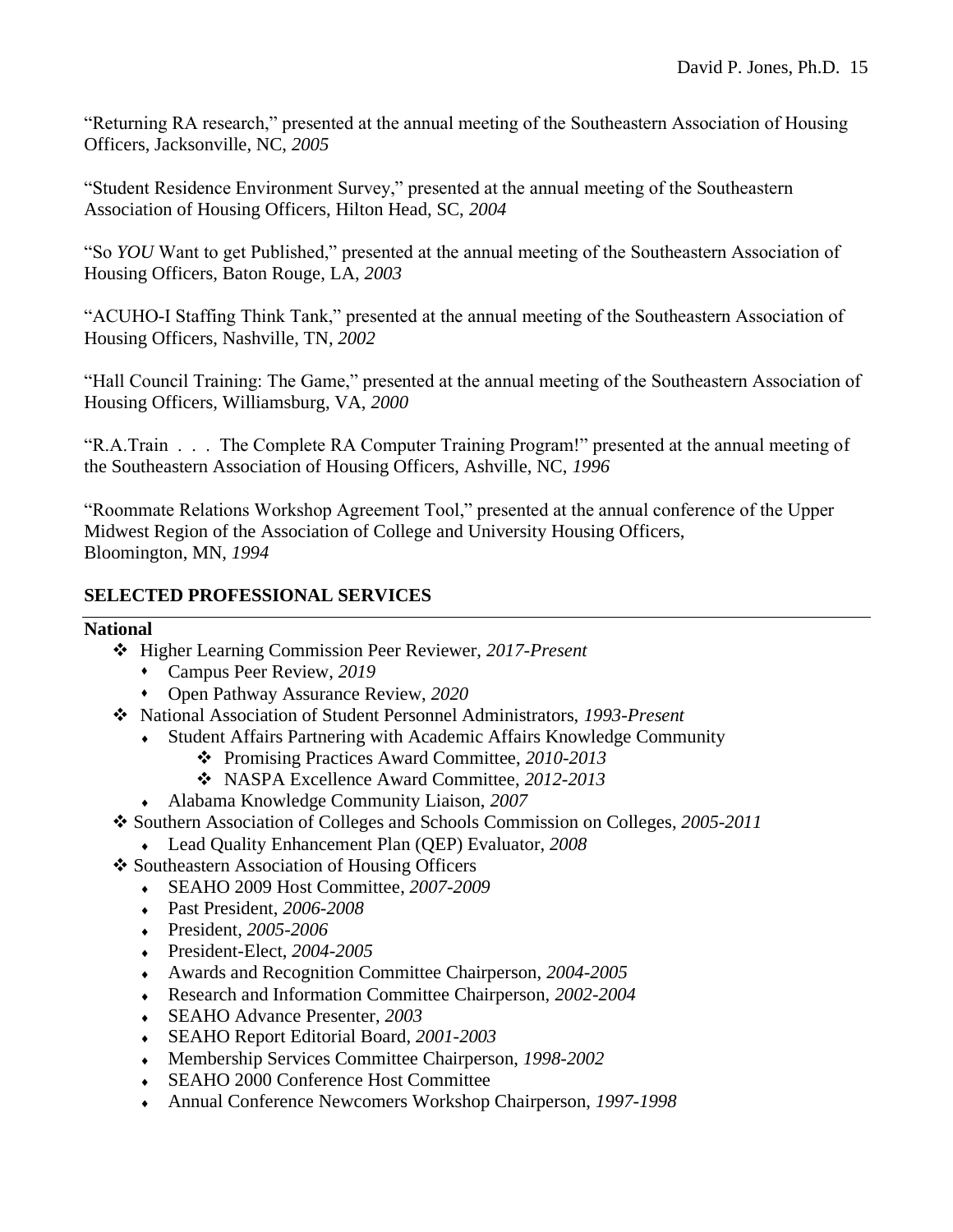- ❖ Southern Association of College Student Affairs, *2002-2003, 2007-2009*
- ❖ Association of College and University Housing Officers-International
	- Benchmarking Team, *2004-2011*
	- National Staffing Think Tank Participant, *2001*
- ❖ Second National Conference on Campus Alcohol Policy Initiatives Delegate, *1999*
- ❖ Upper-Midwest Region-Association of College and University Housing Officers
	- Programming Committee Member, *1993-1994*

# **State & Community**

- Minnesota State System Policy Council, *2019-Present*
- Minnesota State System MSUAASF Negotiations Team, *2013-Present*
- Minnesota State System Enrollment Management Affinity Group, *2013-Present*
- ❖ City Center Partnership Board of Governors, Mankato, MN, *2015-Current*
	- Secretary/Treasurer, *2017-Current*
	- Finance Committee, *2016-Current*
- ❖ YMCA Board of Directors, Mankato, MN, *2013-2020*
	- Past President of the Board, *2020-Current*
	- President of the Board, *2018-2020*
	- Vice President of the Board, *2016-2018*
	- Chair of the Asset Committee, *2015-2016*
	- Chair of the Buildings and Grounds Committee, *2014-2015*
- Minnesota State System Tuition and Fee Redesign Project, *2017*
- ❖ Mankato's Dancing with the Stars for the American Red Cross, *2018*
	- Dancer and Fundraiser, *2018*
- ❖ Youth Soccer Coach, *2004-2016, 2018*
	- Possess a United States Soccer Federation State D Coaching License
- Minnesota State System Concurrent Enrollment: Common Pricing Structure Workgroup, *2015*
- Higher Learning Commission Assessment Academy Steering Group, *2011-2016*
- Search Chair for Associate Vice Chancellor for Student Affairs for Minnesota State System, *2014, 2017*
- Coordinating Commission Council for Minnesota State System, *2012- 2013*

# **EXECUTIVE LEADERSHIP DEVELOPMENT**

American Association of State Colleges and Universities Executive Leadership Academy, *2019-2020*

Minnesota State System Executive Leadership Development Program, *2013-2014*

Art of Supervision, Minnesota State System, *2013*

Science of Supervision, Minnesota State System, *2012*

Decision Maker Training, Minnesota State System, *2011 & 2018*

Faculty, National Housing Training Institute, University of Georgia, *2011*

NASPA Institute for Aspiring Senior Student Affairs Officers, *2009*